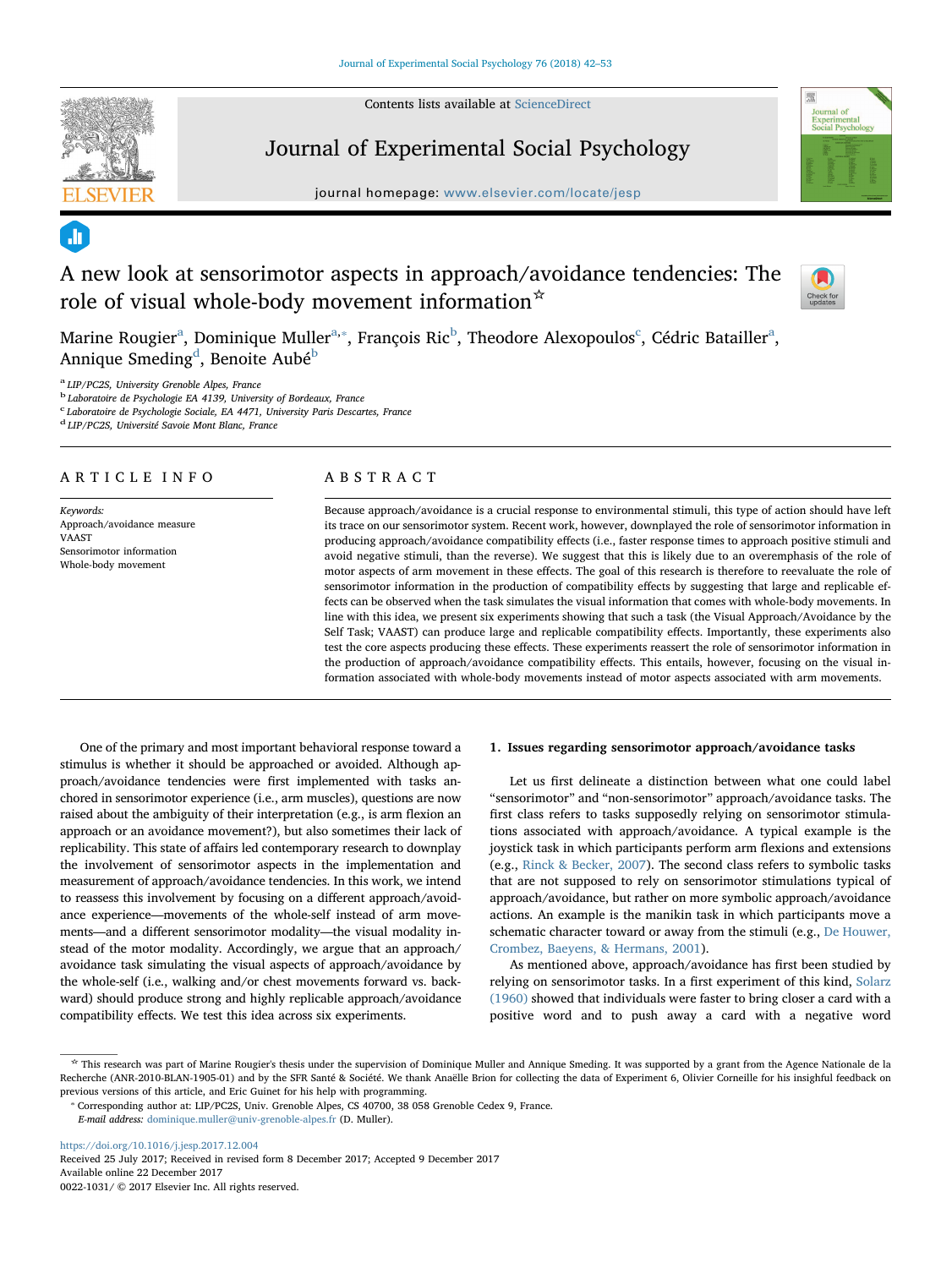(compatible condition) rather than the reverse (incompatible condition). This approach/avoidance compatibility effect (i.e., difference in response times between the incompatible and the compatible condition) has been replicated across different computerized tasks, many of them relying on the sensorimotor aspects associated with arm flexion/ extension. For instance, these tasks relied heavily on the motor modality involved in pulling/pushing a lever or a joystick (e.g., [Chen &](#page-10-2) [Bargh, 1999; Markman & Brendl, 2005; Rinck & Becker, 2007;](#page-10-2) [Rotteveel & Phaf, 2004; Seibt, Neumann, Nussinson, & Strack, 2008](#page-10-2)), pushing buttons on a modified keyboard ([Alexopoulos & Ric, 2007;](#page-10-3) [Paladino & Castelli, 2008; Vaes, Paladino, Castelli, Leyens, &](#page-10-3) [Giovanazzi, 2003\)](#page-10-3) or pushing/releasing on a button box [\(Wentura,](#page-11-1) [Rothermund, & Bak, 2000](#page-11-1)). Recently, however, several concerns have been raised about the necessity of sensorimotor aspects in reactivating approach/avoidance tendencies.

First, when focusing on the motor modality of arm movements, interpreting these movements is ambiguous because arm flexions can both represent approach (bringing something closer to us) or avoidance (withdrawing our hand from something) and arm extensions can both represent approach or avoidance (reaching something or pushing something away; [van Dantzig, Pecher, & Zwaan, 2008](#page-11-2)). This explains that while numerous studies found a compatibility effect where approach was presumably associated with arm flexion and avoidance associated with arm extension [\(Alexopoulos & Ric, 2007; Chen & Bargh, 1999; Rinck &](#page-10-3) [Becker, 2007; Rotteveel & Phaf, 2004\)](#page-10-3), other studies found the opposite [\(Lavender & Hommel, 2007; Markman & Brendl, 2005; Paladino &](#page-10-4) [Castelli, 2008; Seibt et al., 2008; Vaes et al., 2003](#page-10-4)). Importantly, this reversal could not be explained simply by the use of different paradigms (e.g., modified keyboard vs. joystick), because it sometimes happened even within the same task (i.e., a modified keyboard task, [Alexopoulos &](#page-10-3) [Ric, 2007](#page-10-3) vs. [Paladino & Castelli, 2008](#page-10-5) or the joystick task, [Seibt et al.,](#page-11-3) [2008; van Dantzig, Zeelenberg, & Pecher, 2009\)](#page-11-3).

Second, the compatibility effects produced with sensorimotor approach/avoidance tasks sometimes failed to replicate. For instance, [Rotteveel et al. \(2015\)](#page-10-6) reported a Bayesian analysis showing more support for the null hypothesis than for the existence of a compatibility effect when replicating [Chen and Bargh's \(1999\)](#page-10-2) experiments. Along the same line, while using clearly valenced stimuli, our research team also failed to obtain a compatibility effect with a joystick (e.g., [Rinck &](#page-10-0) [Becker, 2007\)](#page-10-0), a modified keyboard (e.g., [Paladino & Castelli, 2008](#page-10-5)), and a button box (e.g., [Wentura et al., 2000](#page-11-1); information regarding these experiments is presented in the supplementary material section). Finally, in their line of research comparing the joystick task with the manikin task, [Krieglmeyer and Deutsch \(2010\)](#page-10-7) often failed to find a significant effect with the joystick task (more often when there was no visual feedback). Interestingly, these authors also found that a nonsensorimotor task (the manikin task) produced larger compatibility effects than a sensorimotor one (the joystick task).

These two types of concerns raise at least two possibilities: either sensorimotor information is not critical in producing approach/avoidance compatibility effects or maybe the sensorimotor information that is most often implemented in the literature (i.e., a flexion/extension of the arm) was not the most relevant one. To settle between them, one should ponder two inter-related questions: 1) what is the most prototypical (i.e., the most representative in memory traces) approach/avoidance experience (i.e., arm movements or a movement of the whole-self)? And, when considering the most prototypical experience, 2) what is the most relevant sensorimotor modality involved (i.e., the motor or visual one)? Answering these two questions will lead us to argue that the most prototypical approach/avoidance experience is a movement of the wholeself and that it should be grounded in the visual modality.

#### 2. Identifying the most relevant sensorimotor information

There are two main reasons to argue that the most prototypical experience of approach/avoidance involves movements of the wholeself/body instead of arm movements. The first reason relates to the level of ambiguity developed earlier. With arm movements, a flexion can represent approach (e.g., bringing a cake closer) but also avoidance (e.g., withdrawing one's hand from a snake), the same being true for extension. In contrast, this level of ambiguity is very low for movements of the whole-self because, almost by definition, moving forward and backward always means approach and avoidance, respectively [\(Kozlik,](#page-10-8) [Neumann, & Lozo, 2015; Krieglmeyer & Deutsch, 2010; Stins et al.,](#page-10-8) [2011;](#page-10-8) "almost" because there are exceptions, for instance, when an obstacle first needs to be bypassed; [Krieglmeyer, De Houwer, &](#page-10-9) [Deutsch, 2011](#page-10-9)). The second reason relates to an intrinsic asymmetry between movements of the self and arm movements. Indeed, one can generally walk toward or away from a stimulus that can be brought closer or pushed away (e.g., a cake), but not all stimuli that can be walked toward or away from can be brought closer or pushed away (e.g., a car). Overall, movements of the self are less ambiguous and do not present the limitations that come with arm movements.

The other question concerns the type of sensorimotor modality that should be the most prevalent, and therefore important to rely on, to represent whole-body movements. Inherently, the motor experience associated with a movement of the self should be the one that comes with physically moving toward or away from a stimulus, that is, muscular stimulations needed for forward/backward walking (e.g., [Stins](#page-11-4) [et al., 2011](#page-11-4)) or for chest movements. However, given its general dominance over other sensory modalities (e.g., [Nørretranders, 1998;](#page-10-10) [Posner, Nissen, & Klein, 1976\)](#page-10-10), the visual experience associated with movements of the self could be more prevalent than the muscular stimulations. Somewhat related to the idea of how critical the visual information can be, [Rinck and Becker \(2007\)](#page-10-0) showed, while relying on an arm-movement paradigm, that visual overrides motor approach/ avoidance information when they conflict. Their experiment, however, simulated the visual information associated with arm movements, namely changes in visual angles for the stimulus only (i.e., what happens perceptively when moving an object toward or away from us). Critically for our concerns, the visual information that comes with moving the whole-self should also involve changes in visual angles for the surrounding environment (e.g., the walls, the ceiling, the floor; Proffi[tt & Linkenauger, 2013](#page-10-11)).

For all these reasons, we believe a task simulating the visual aspects of the wholeself moving toward or away from the stimulus should produce strong and replicable approach/avoidance compatibility effects. A first set of previous studies, that mostly relied on the joystick task (e.g., [Rinck & Becker, 2007](#page-10-0)), did simulate visual aspects, but those coming with actions on the stimulus instead of those coming with movements of the whole-self. A second set of studies implemented actual movements of the whole-self, but as a manipulation and not as a measure (e.g., [Fayant, Muller, Nurra, Alexopoulos, & Palluel-Germain,](#page-10-12) [2011; Koch, Holland, Hengstler, & van Knippenberg, 2009](#page-10-12)). Finally, a last set of studies relied on actual (not simulated) movements of the whole-self as a measure of approach/avoidance (e.g., [Ly, Huys, Stins,](#page-10-13) [Roelofs, & Cools, 2014; Stins et al., 2011\)](#page-10-13), but those actual movements come with measurement complexities and make it difficult to isolate the role of visual and motor aspects (see the [General Discussion](#page-8-0)). All these things considered, to the best of our knowledge, until now no experiment implemented a measure of approach/avoidance simulating the visual aspects of moving the whole-self toward or away from the stimuli. This is precisely what we did with the newly developed Visual Approach/Avoidance by the Self Task (VAAST). Using a visual interactive scene, this task provides multiple visual cues (of both stimuli and environment) giving the impression that the whole-self moves toward or away from stimuli. If our reasoning is correct, such a task simulating the two key features we identified (movement of the self through the visual modality) should produce strong and replicable compatibility effects. Accordingly, we tested this idea across six experiments.

In Experiment 1, we tested this task for the first time, but also compared it to the manikin task. We did so for two reasons: Because the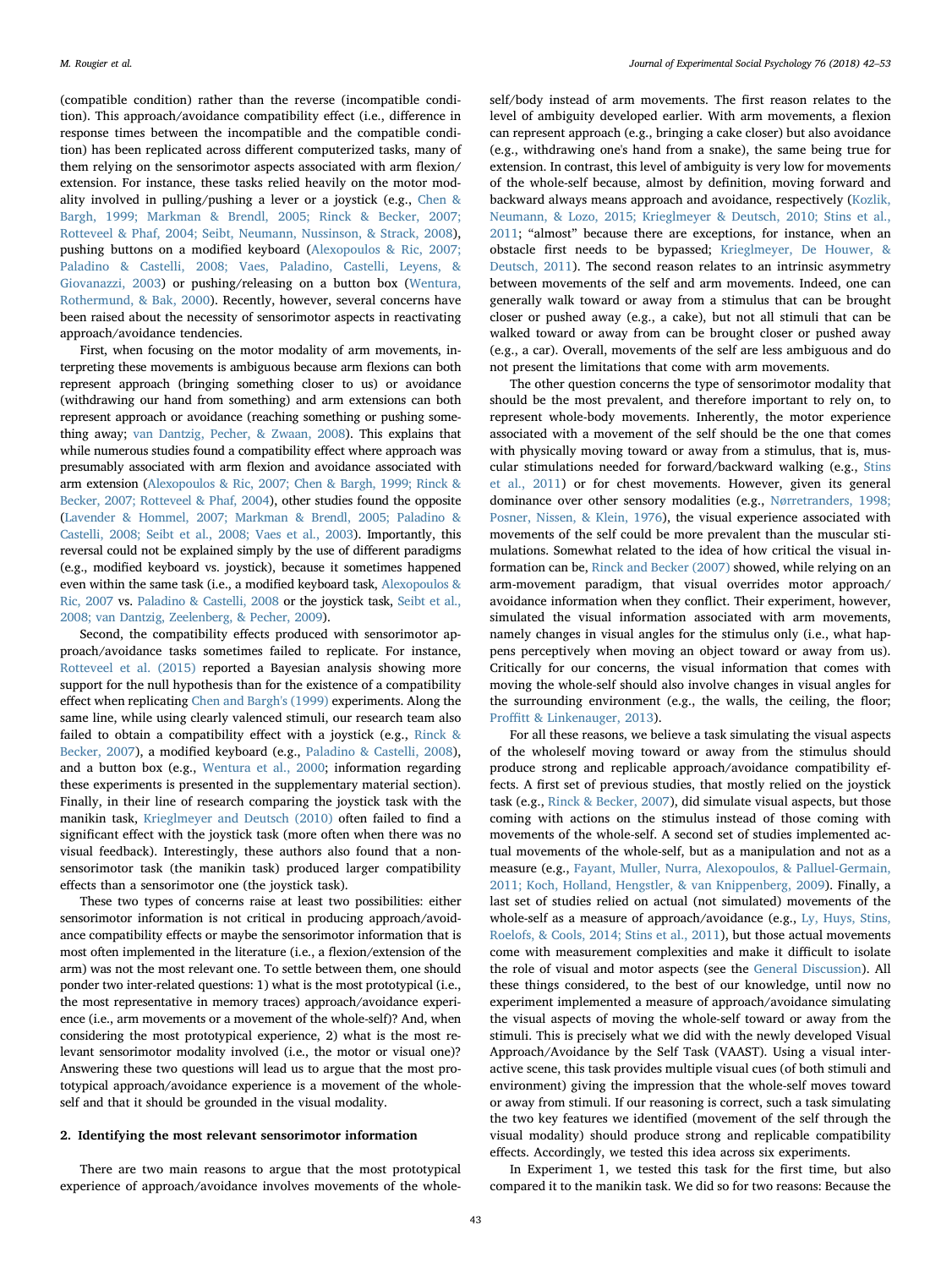latter is a non-sensorimotor task and because it produced a replicable compatibility effect, larger than the one found with the joystick task ([Krieglmeyer & Deutsch, 2010](#page-10-7)). In Experiment 2, we tested whether, as we contend, simulating a movement of the self is indeed critical by comparing such a condition with a condition visually simulating a movement of the stimulus (i.e., what is simulated in arm movements task). In the next three experiments, we tested whether large and replicable compatibility effects in the VAAST could emerge: in the absence of an arm flexion/extension motor compatibility (Experiment 3), with a minimal approach/avoidance movement (Experiment 4), and when stimuli are not explicitly processed (Experiment 5). Finally, we tested whether the compatibility effect in the VAAST depends on the approach/avoidance framing of the task (in the instructions and response labels)—we believe it should not—and whether the compatibility effect in the VAAST depends on the visual feedback—we believe it should. Because we did not want to rely on the null hypothesis for this last question (expecting no effect without visual feedback), we tested these last two questions in a three-condition design in which we compared the regular VAAST with two conditions: one without an approach/avoidance framing and one without visual feedback (Experiment 6).

### 3. Sample size, data preparation, and analytical strategy

To estimate the required sample size for sufficient power (80%) in Experiment 1 ( $N = 48$ ), we relied on Krieglmeyer and Deutsch's effect size (2010;  $d = 0.95$  for a regular ANOVA) because the goal and design of their experiment were the same as ours (comparing two tasks in a within-participants design). In Experiment 2, because we relied on the same design as in Experiment 1, we targeted the same number of participants, but ended up with a few more ( $N = 56$ ). In Experiments 3 and 5, even though our goal was only to test a compatibility effect, we relied on larger samples, because in the former we needed to control for handedness ( $N = 59$ ) and, in the latter, we relied on highly degraded presentation of word stimuli ( $N = 67$ ). In Experiment 4, our goal was only to test a compatibility effect, so we recruited fewer participants  $(N = 35)$ . Finally, because in Experiment 6 we used a between-participants design, we aimed for at least 50 participants in each condition  $(N = 157)$  for three conditions). In all the experiments, except Experiments 1 and 5, we used two questions asking participants about their ability in French language (one asking if French was their native language and, if it was not, a second one asking about their skills). All the participants reported having the expected skills. We only excluded four participants (in Experiment 2) because they did not answer these questions.

Because response time (RT) treatment involves many degrees of freedom in how to handle the data and because it may threaten the

#### <span id="page-2-0"></span>Table 1

Designs of all the experiments.

robustness of the findings, we used a priori filters and transformations established before data analysis, but we also report analyses with other filters and transformations as supplementary material. Accordingly, we removed incorrect trials (i.e., from 2.10% to 6.30% of the trials for the VAAST and the alternative conditions developed from this task—as the action-on-the-stimulus condition in Experiment 2 and the no approach/ avoidance mention and no visual flow conditions in Experiment 6—across our experiments and 3.77% of the trials for the manikin task used in Experiment 1), as well as RTs faster than 350 ms and exceeding 1500 ms (i.e., from 2.07% to 3.72% of the trials for the VAAST and 3.61% of the trials for the manikin task used in Experiment 1) and to normalize their distribution, we transformed RTs using an inverse function (Ratcliff[, 1993](#page-10-14)).

In all our experiments, we relied on mixed-model analyses to be able to use both participants and stimuli as random variables, which maximizes the robustness and the generalizability of the findings compared to traditional analyses of variance (ANOVA; [Judd, Westfall, & Kenny,](#page-10-15) [2012; Westfall, Kenny, & Judd, 2014\)](#page-10-15). Accordingly, for each experiment, we estimated a model with compatibility (crossed with the relevant condition and/or control depending on the design) as a fixedeffect and we estimated the related relevant random intercepts and slopes for participants, stimuli, and their interaction. In all the results sections, we report the fixed effects but not the random effects, because these random effects were outside the focus of the current contribution (see the supplementary material for more details about random effects). Given that there is yet no consensual effect size measure for mixedmodels, we calculated effect sizes (dz) with regular ANOVAs for the byparticipants and the by-stimuli analyses. Being particularly interested in the robustness of our findings, we computed the rate of participants and stimuli for which the compatibility effect was in the expected direction. These findings are displayed in [Table 2.](#page-4-0) For the sake of simplicity, we present all the analyses in terms of compatibility effects, but these effects are in fact interactions between movement direction and valence. Because they are also informative, we report a table ([Table 3\)](#page-8-1) presenting all the means and the valence simple effects within each movement condition.

[Table 1](#page-2-0) presents the designs of all the experiments. The second column shows that in all these experiments, we had a within-participant compatibility manipulation. Only Experiment 5 differed in having compatible and incompatible trials manipulated within-block, while in all the other experiments we relied on a block design. The third column shows that we compared different tasks in Experiments 1 and 2 (withinparticipants) and Experiment 6 (between-participants). The fourth column shows controlled variables (manipulated between-participants). For instance, in all the experiments but Experiment 5, we counterbalanced compatibility block order. It is worth mentioning that when counterbalancing compatibility block order (in Experiments 1, 2,

| Exp.   | Compatibility              | Task comparison                                         | Between-participants control variables                                                      | Within-participants control variables  |
|--------|----------------------------|---------------------------------------------------------|---------------------------------------------------------------------------------------------|----------------------------------------|
| Exp. 1 | Block type: comp. vs inc.  | Task: VAAST vs Manikin Task                             | Block order: comp. first vs inc. first<br>Block order: VAAST first vs Manikin task first    |                                        |
| Exp. 2 | Block type: comp. vs inc.  | Task: whole-body-action vs action-on-the-<br>stimulus   | Block order: comp. first vs inc. first<br>Task order: whole-body-action first vs action-on- |                                        |
| Exp.3  | Block type: comp. vs inc.  | $\overline{\phantom{a}}$                                | the-stimulus first<br>Block order: comp. first vs inc. first                                | Key mapping: app.-on-the-left vs app.- |
|        |                            |                                                         | Key mapping order: app.-on-the-left first vs app.-<br>on-the-right first                    | on-the-right                           |
|        |                            |                                                         | Handedness: right-handed vs left-handed                                                     |                                        |
| Exp. 4 | Block type: comp. vs inc.  | $\overline{\phantom{a}}$                                | Block order: comp. first vs inc. first                                                      |                                        |
| Exp. 5 | Trial type*: comp. vs inc. | $\overline{\phantom{a}}$                                | Instructions: app. upper case vs avoid upper case                                           | -                                      |
| Exp. 6 | Block type: comp. vs inc.  | Task: VAAST, no app./avoid. mentions,<br>no visual flow | Block order: comp. first vs inc. first                                                      |                                        |

Note. Bolded cells are between-participants variables. \* "Trial type" means that in this experiment compatible and incompatible trials appeared within the same block. comp. = compatible; inc. = incompatible; app. = approach; avoid. = avoidance.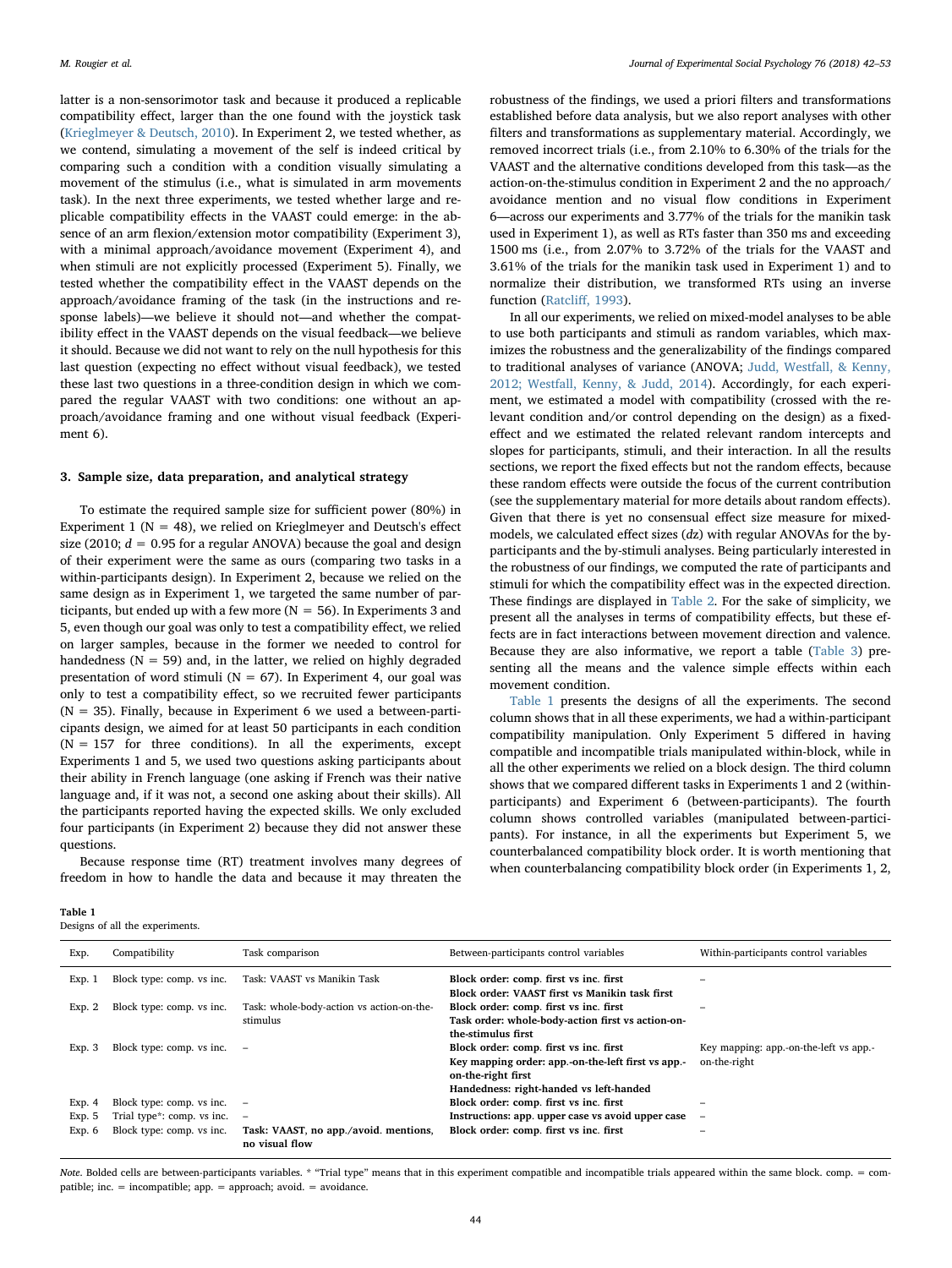<span id="page-3-1"></span>

Fig. 1. Time course of a compatible trial in the VAAST.

and 3) in two conditions (i.e., the task and key mapping respectively for Experiments 1, 2, and 3) we kept the same order for a specific participant (e.g., in Experiment 1, if a participant performed the compatibility block first for the VAAST, the same was true for the manikin task). The fifth column shows that in Experiment 3, we had a withinparticipants control variable (i.e., the left key for approach and the right key for avoidance, or vice versa). Because the control variables never moderated any of our effects (from  $F[1, 32.82] = 3.98$ ,  $p = .054^{\frac{1}{2}}$  $p = .054^{\frac{1}{2}}$  $p = .054^{\frac{1}{2}}$ , to  $F[1, 54.56] = 0.07$ ,  $p = .93$  for block order; from  $F[1, 54.56] = 0.07$  $46.31$ ] = 0.56, p = .46, to  $F[1, 46.03] = 0.08$ , p = .78, for task order;  $F[1, 56.64] = 1.91, p = .17$  for key mapping order;  $F[1, 3131.25]$  $= 0.01, p = .63$  for the instruction), we excluded them from the analyses and in the results sections, we will only mention the key variables for the sake of simplicity. Finally, let us mention that for all these studies, we report all measures, manipulations, and exclusions.

#### 4. Experiment 1

The goal of Experiment 1 was twofold. First, we wanted to test whether a sensorimotor approach/avoidance task like the VAAST (i.e., relying on the visual cues associated with moving forward or backward) was able to produce a strong and robust compatibility effect. Second, we wanted to contrast this sensorimotor task with the manikin task, because it is a non-sensorimotor task and one that is known to produce larger compatibility effects than the joystick task ([Krieglmeyer &](#page-10-7) [Deutsch, 2010\)](#page-10-7).

## 4.1. Method

#### 4.1.1. Participants and design

Forty-eight students ( $M_{age} = 22.07$ ,  $SD_{age} = 6.46$ , 45 females) took part in exchange for 10 euros (approximately 12.82 dollars). In this experiment, we used a 2 (compatibility: compatible vs. incompatible)  $\times$  2 (task: VAAST vs. manikin task) within-participants design. For both tasks, participants went through a compatible block (i.e., approaching positive words and avoiding negative words) and an incompatible block (i.e., approaching negative words and avoiding positive words). Each of the 16 words (8 positive and 8 negative words) was randomly presented 4 times within each block of the two tasks, so that each block comprises 64 trials. Before each block, participants performed a training phase consisting of 20 trials using 4 words that were not presented in the main experiment.

#### 4.1.2. Procedure

For both tasks, participants responded with a button box by using the index finger of their dominant hand. Three adjacent buttons were used: one middle button to start each trial and two external buttons to perform the categorization task. The middle button was always labeled "start", while the end buttons were labeled "move forward" vs. "move backward" for the VAAST and "left" vs. "right" for the manikin task. This difference in labels was unavoidable because, in the manikin task, a "left" button, for instance, could either translate into approach or avoidance depending on the manikin starting position (see the description below). In line with these instructions, the button box was placed such that the buttons were lined up vertically in front of the participants for the VAAST, while they were lined up horizontally for the manikin task (in Experiment 3, we show that none of the response mode features are critical for the compatibility effect in the VAAST).

## 4.1.3. The VAAST

First, to conform to the visual stimulation that comes with movements of the self, we used a background giving an impression of depth and we also displayed the back of the head of a character as found in some video games ([Fig. 1](#page-3-1); as we will see in Experiment 4 and in the pilot study presented in Footnote 3, we found a similar effect size without this character). When participants pressed the start button, a white circle displayed in the center of the screen was replaced by a fixation cross (random duration of 800–2000 ms), followed by a target

<span id="page-3-0"></span><sup>&</sup>lt;sup>1</sup> This effect was found in Experiment 4. Keeping this factor in the analyses does not impact the significance of the results.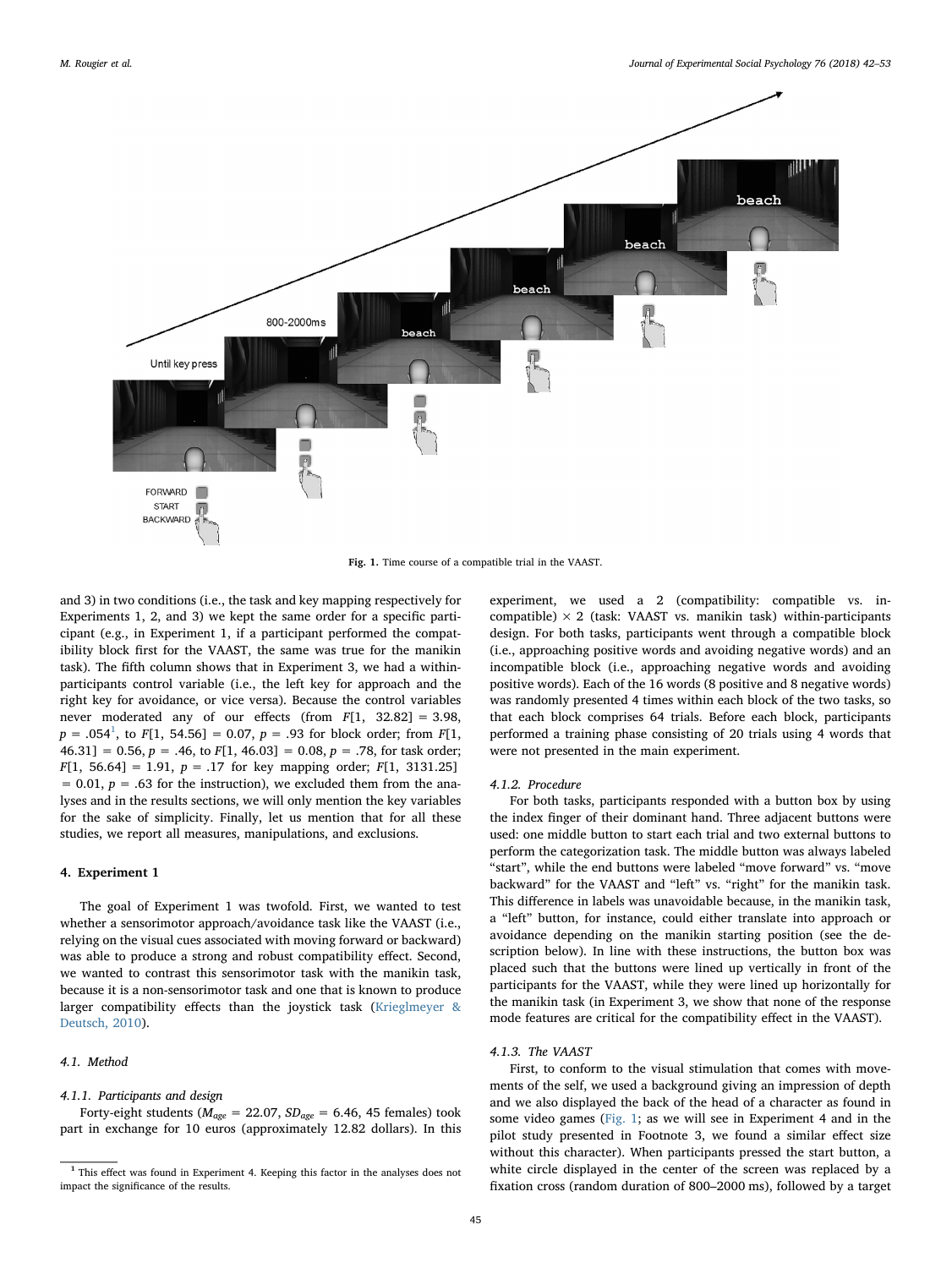word (see [Fig. 1\)](#page-3-1). Participants had to keep their finger pressed until the word appeared on the screen. According to the participants' approach/ avoidance action, the whole visual environment (i.e., the background image and the target word) was zoomed in (i.e., approach, "move forward" button) or zoomed out (i.e., avoidance, "move backward" button) by 10% after each button press, giving the visual impression to walk forward or backward as a consequence of these actions. The stimuli, presented initially in font size 18 (Courier New typeface and white color given the dark background), could therefore vary from 30% larger (approach) to 30% smaller (avoidance). As soon as the target word appeared, participants had to categorize it as being positive or negative by pressing the end buttons (i.e., move forward/move backward buttons) as quickly and as accurately as possible. Specifically, in the compatible block participants had to "approach positive words and avoid negative words" and in the incompatible block to "avoid positive words and approach negative words". After four key presses in the same direction (i.e., for a complete forward or backward movement), the trial terminated. For each trial, we recorded response times from the appearance of the word to the first push on one of the two categorization buttons. This will be the dependent variable in all our experiments. As target words, we selected positive (8) and negative (8) words in the "Lexique" database [\(New, Pallier, Brysbaert, & Ferrand, 2004\)](#page-10-16), so that positive words ( $M = 3.18$ ,  $SD = 0.24$ ) were significantly more positive than negative words  $(M = -3.42, SD = 0.26)$ ,  $t(14) = 52.06$ ,  $p < .001$  (on a - 4 = extremely negative to +4 = extremely positive scale). The two groups of words did not differ significantly on their number of letters  $(M_{pos} = 5.87, SD_{pos} = 1.64; M_{neg} = 6.87,$  $SD_{neg} = 0.99$ ,  $t(14) = 1.47$ ,  $p = .16$ , and frequency ( $M_{pos} = 37.67$ ,  $SD_{pos} = 24.71$ ;  $M_{neg} = 34.89$ ,  $SD_{neg} = 19.49$ ),  $t(14) = 0.25$ ,  $p = .81$ .

### 4.1.4. The manikin task

In line with previous work ([Krieglmeyer & Deutsch, 2010\)](#page-10-7), we used a white background and the manikin (a little schematic figure), as well as the font color were black. When participants pressed the start button, a fixation cross was displayed (for a random duration of 550–950 ms, following [Krieglmeyer & Deutsch, 2010\)](#page-10-7), followed by the target word (displayed in the center of the screen in size 32, Arial typeface) and the manikin (displayed on the left or right side of the word) that appeared concurrently with the word. Participants were instructed to "approach positive words and avoid negative words" in the compatible block and to "avoid positive words and approach negative words" in the incompatible block. In this task, participants had to use the "left" and the "right" keys according to the position of the manikin (i.e., on the left or on the right). In this task, each key press moved the character closer or farther away from the target word. Again, we recorded the time between the target onset and the first key press.

#### 4.2. Results and discussion

We tested whether using visual sensory information related to movements of the self enabled us to replicate the approach/avoidance compatibility effect. This analysis first revealed a compatibility main effect,  $F(1, 26.97) = 12.73$ ,  $p < .01$ , with participants being faster in the compatible block ( $M = 715$  ms,  $SE = 14$  ms) than in the incompatible block ( $M = 756$  ms,  $SE = 17$  ms). More critically, and as can be seen in [Fig. 2,](#page-4-1) the significant compatibility by task interaction revealed that the compatibility effect was larger in the VAAST than in the manikin task,  $F(1, 46.24) = 6.73$ ,  $p = .013$ . As expected, our results revealed a larger compatibility effect in the VAAST, a task displaying the visual information related to movements of the self, than in the manikin task, a task not relying on sensory information, but known to produce large compatibility effects.

Simple effects analysis revealed a significant compatibility effect for the VAAST,  $F(1, 37.84) = 23.36 p \, 001$ , indicating that participants were faster in the compatible ( $M = 702$  ms,  $SE = 13$  ms) than in the incompatible block ( $M = 758$  ms,  $SE = 15$  ms). It is also noteworthy,

<span id="page-4-1"></span>

Fig. 2. Response time (ms) as function of task and compatibility. Error bars represent 95% confidence intervals.

that, as can be seen in [Table 2](#page-4-0), the compatibility effect in the VAAST can be qualified as large (according to [Cohen's criterion, 1992\)](#page-10-17). In the manikin task, this analysis revealed a marginal and small (i.e., below 0.50) compatibility effect,  $F(1, 26.34) = 3.70, p = .065$ , indicating that participants tended to be faster in the compatible block  $(M = 729 \text{ ms})$ .  $SE = 18$  ms) than in the incompatible one ( $M = 756$  ms,  $SE = 20$  ms). Also importantly, [Table 2](#page-4-0) reveals that, for the VAAST, the compatibility effect was not only large, but also in the expected direction for most participants and for all stimuli.

#### 5. Experiment 2

As we reasoned above, sensorimotor approach/avoidance tasks should simulate the visual aspects that come with movements of the whole-self (as the VAAST does) rather than arm movements (as a typical joystick task does). It follows that we should find larger compatibility effects when simulating the self moving toward or away from the stimulus (as the VAAST does) rather than a movement of the stimulus moving toward or away from the self (as the typical joystick task does when providing visual feedback; e.g., [Krieglmeyer & Deutsch, 2010;](#page-10-7) [Rinck & Becker, 2007](#page-10-7)). To test this prediction, we compared the VAAST with a slight variation of this task in which, instead of being asked to

#### <span id="page-4-0"></span>Table 2

Effect size and direction of the effect according to the by-participant/by-stimuli analysis and according to the task across all experiments.

|        |                            | Effect size $(dz)$ |            | Effect in the expected<br>direction (in percentage) |               |
|--------|----------------------------|--------------------|------------|-----------------------------------------------------|---------------|
| Exp.   | Task                       | By participants    | By stimuli | By<br>participants                                  | By<br>stimuli |
| Exp. 1 | VAAST                      | $0.89***$          | $1.63***$  | 81.25                                               | 100.00        |
|        | Manikin task               | $0.44**$           | $0.44***$  | 68.75                                               | 50.00         |
| Exp. 2 | Whole-body-<br>action      | $0.78***$          | $1.06***$  | 78.43                                               | 80.00         |
|        | Action-on-<br>the-stimulus | 0.13 <sup>ns</sup> | $0.14***$  | 50.98                                               | 57.50         |
| Exp.3  | Left/right                 | $0.98***$          | $1.78***$  | 81.35                                               | 97.50         |
| Exp. 4 | Short<br>movement          | $1.01***$          | $2.21***$  | 77.14                                               | 97.50         |
| Exp. 5 | Suboptimal                 | $0.33**$           | $0.41**$   | 64.18                                               | 64.00         |
| Exp. 6 | VAAST                      | $0.63***$          | $1.51***$  | 66.04                                               | 95.00         |
|        | No AA<br>mentions          | $0.52***$          | $1.03***$  | 75.00                                               | 82.50         |
|        | No visual<br>flow          | 0.21 <sup>ns</sup> | $0.48**$   | 63.46                                               | 72.50         |

AA = approach/avoidance.

 $p < .05$ .

<span id="page-4-3"></span>\*\*  $p$  < .01.

<span id="page-4-2"></span>\*\*\*  $p$  < .001.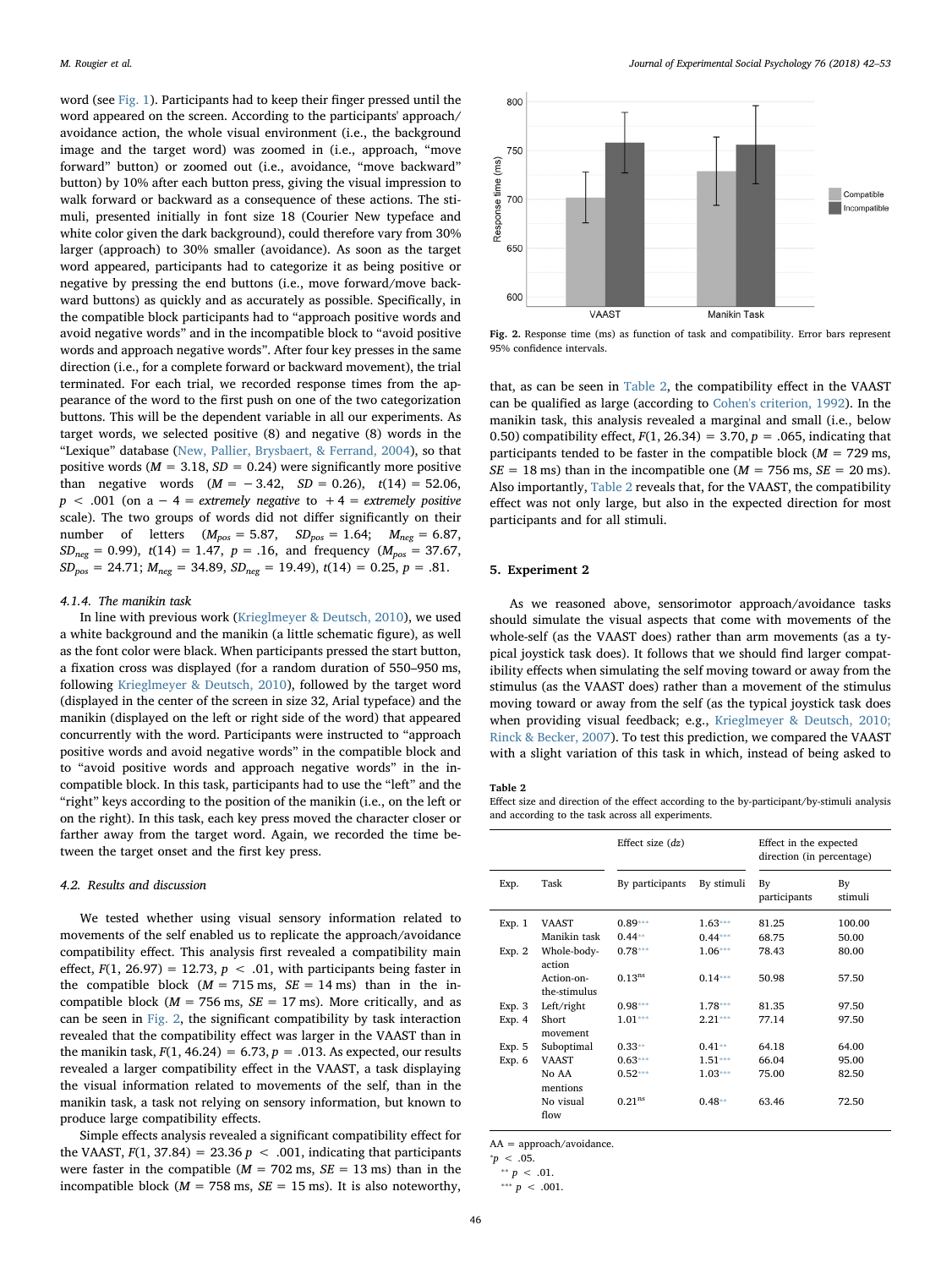move the self toward or away from the stimulus (which comes with changes in visual angles for the stimulus and the surrounding environment), participants had to move the stimulus toward or away from them (which comes with changes in visual angles only for the stimulus). Therefore, in these two conditions, the surrounding environment was the same, but the visual cues simulated either an action of the wholebody (the VAAST labeled here the whole-body-action condition) or on the stimulus (the action-on-the-stimulus condition).

## 5.1. Method

## 5.1.1. Participants and design

Fifty-six students (*Mage = 20.14, SDage = 2.37, 44 females*) were recruited in exchange for course credit. We relied on a 2 (compatibility: compatible vs. incompatible)  $\times$  2 (condition: whole-body-action vs. action-on-the-stimulus) within-participants design. The stimuli were the same as in Experiment 1, except that we added 12 stimuli in each condition to increase statistical power for the mixed-model analysis (with the same dimensions controlled as in Experiment 1). The resulting 20 stimuli (for each condition) were presented twice in each block (amounting to 80-trial blocks).

#### 5.1.2. Procedure

The procedure of Experiment 2 was similar to Experiment 1, the main difference being that participants performed the action-on-thestimulus condition instead of the manikin task. Participants were seated in front of a chin rest set at a distance of 70 cm from the screen (60 Hz). They had to perform two tasks: the VAAST we used in Experiment 1 (labeled here the "whole-body-action" condition) and an "action-onthe-stimulus" condition. The action-on-the-stimulus condition was different from the whole-body-action condition on the following aspects. First, participants had to either "pull" the stimulus toward themselves (approach) or to "push" the stimulus away from themselves (avoidance), so the two buttons adjacent to the start button were labeled "pull" (instead of "move backward" in the whole-body-action condition) and "push" (instead of "move forward") respectively. Second, in the whole-body-action condition, the background image and the stimulus were moving according to the participants' action (i.e., zoomed in when participants moved forward and zoomed out when they moved backward) while in the action-on-the-stimulus condition, the background image stayed static, while the stimulus was moving (i.e., zoomed in when participants "pulled" the stimuli and zoomed out when they "pushed" the stimuli). These two differences concerning the button box and the visual feedback were consistent with what happens when one brings close or pushes away something. In both conditions, each key press impacted (i.e., increased or reduced) the stimulus size by 0.18 angular degrees.

## 5.2. Results and discussion

Following our rationale, our main prediction was that the compatibility effect should be larger in the whole-body-action condition than in the action-on-the-stimulus condition. Our results first revealed a compatibility main effect,  $F(1, 62.41) = 15.72$ ,  $p < .001$ , with participants being faster in the compatible block ( $M = 715$  ms,  $SE = 13$  ms) than in the incompatible block ( $M = 745$  ms,  $SE = 15$  ms). More critically, the significant compatibility by task interaction revealed that the compatibility effect was larger in the whole-body-action condition than in the action-on-the-stimulus condition,  $F(1, 58.10) = 12.03$ ,  $p < .001$  (see [Fig. 3\)](#page-5-0). A simple effects analysis revealed a significant compatibility effect in the whole-body-action condition,  $F(1, 64.58)$  $= 24.26$  p  $< .001$ , with participants being faster in the compatible block  $(M = 708 \text{ ms}, \ S E = 13 \text{ ms})$  than in the incompatible block  $(M = 757 \text{ ms}, SE = 17 \text{ ms})$ . Conversely, in the action-on-the-stimulus condition, this simple effect was not significant,  $F(1, 53.22) = 0.78$ ,  $p = .38$ , although participants were descriptively faster in the

<span id="page-5-0"></span>

Fig. 3. Response Time (ms) as function of condition and compatibility. Error bars represent 95% confidence intervals.

compatible block ( $M = 723$  ms,  $SE = 15$  ms) than in the incompatible block ( $M = 734$  ms,  $SE = 16$  ms).

The main goal of this experiment was to test whether simulating a movement of the whole-self instead of an action on the stimulus (like most versions of the joystick task do) produces a larger compatibility effect. Our results revealed that this is indeed the case. One potential issue with this experiment is that the two conditions differ not only in terms of the visually simulated actions, but also in terms of the slight difference in arm movements required to approach (extension and flexion, respectively for the whole-body-action and the action-on-thestimulus conditions) or to avoid the stimulus (flexion and extension, respectively for the whole-body-action and the action-on-the-stimulus conditions). This should not be a concern, however, because following our rationale arm movements are not assumed to be critical in this task. The goal of Experiment 3 was to test this assumption.

## 6. Experiment 3

Unlike other sensorimotor approach/avoidance tasks (e.g., the joystick task, the modified keyboard), the compatibility effect in the VAAST is not supposed to be driven by arm movements. One could argue, however, that in our basic setting there were still short arm flexions/extensions associated with approach/avoidance (i.e., pressing the "forward" vs. "backward" response key; see [Fig. 1\)](#page-3-1). The goal of Experiment 3 was to test whether we could replicate our compatibility effect without such arm movements. To do so, we used a setting involving only left-right arm movements (i.e., not specifically related to approach/avoidance arm movements).

#### 6.1. Method

#### 6.1.1. Participants and design

Fifty-nine students ( $M_{age} = 20.35$ ,  $SD_{age} = 1.84$ , 46 females) were recruited in exchange for course credit. In this experiment, we used a 2 (compatibility: compatible vs. incompatible)  $\times$  2 (key mapping: approach-on-the-right vs. approach-on-the-left) within-participants design. Given that the compatibility by key mapping interaction could have been moderated by participants' handedness (i.e., greater compatibility effect when approach was on the right for right-handed and the reverse pattern for left-handed participants; see [Casasanto, 2009](#page-10-18), for evidence of an association between positive valence and the side of the dominant hand), we recruited our sample to reach a decent number of left-handed participants ( $N = 22$ ).

#### 6.1.2. Procedure

The procedure was the same as in Experiment 1 with two exceptions. First, the response buttons were labeled as "left" and "right", so participants were instructed to approach vs. avoid stimuli by pushing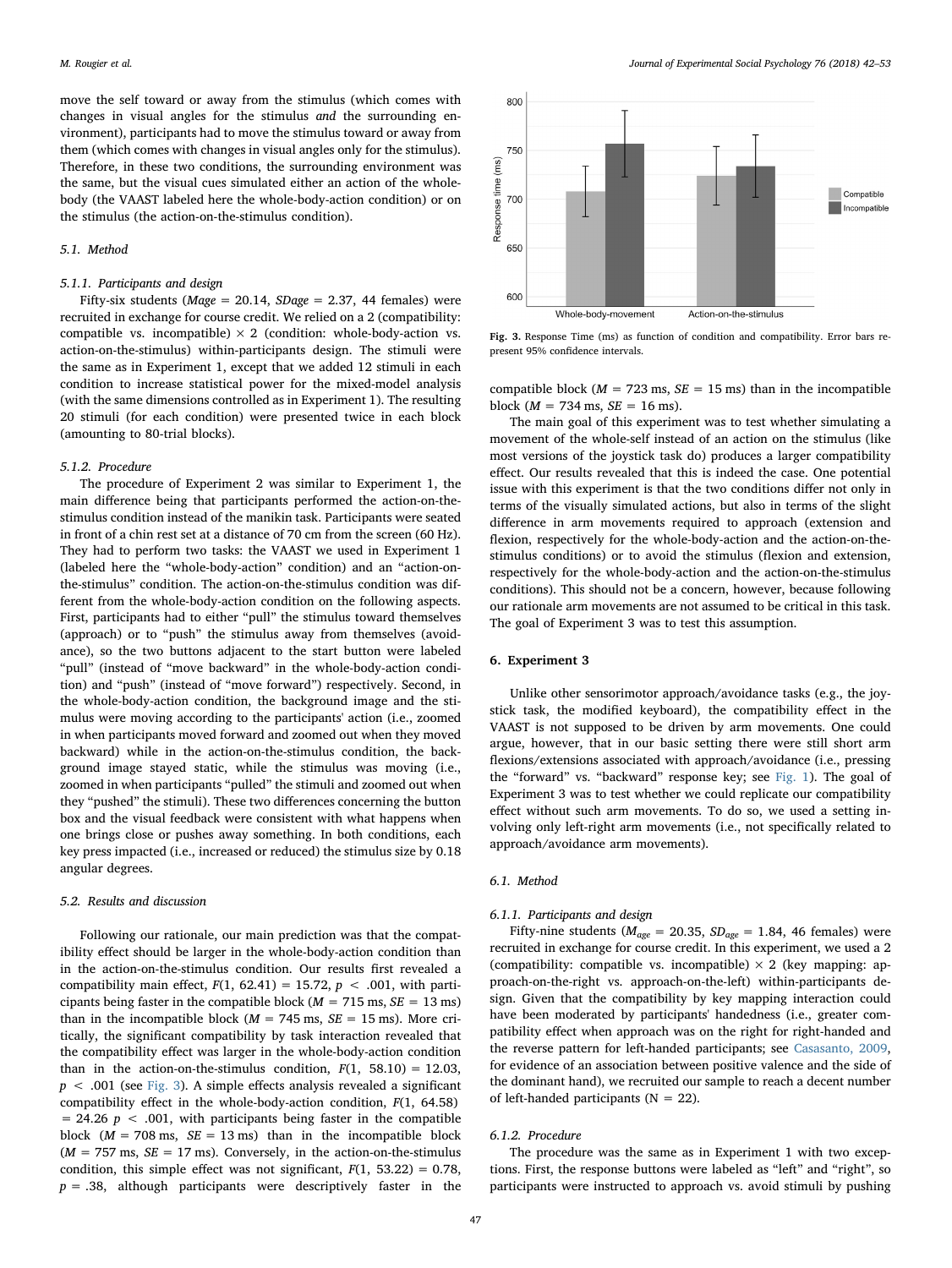the "left" or the "right" button. Second, the button box was positioned horizontally so that these two response keys were on the left or on the right of participants and therefore did not involve arm flexion/extension to be responded to. In two consecutive blocks of trials (one compatible block of 80 trials and one incompatible block of 80 trials), participants were instructed to approach (i.e., to "move forward") by pushing the "right" button and to avoid (i.e., to "move backward") by pushing the "left" button. These instructions were reversed for the other two consecutive blocks ("right" button for avoidance and "left" button for approach). At the end of the experiment, participants were asked about their handedness.

## 6.2. Results and discussion

The critical compatibility main effect was significant,  $F(1, 74.05)$  $= 44.58, p < .001$ , with participants being faster in the compatible block ( $M = 675$  ms,  $SE = 11$  ms) than in the incompatible block  $(M = 715 \text{ ms}, SE = 12 \text{ ms})$ . This compatibility effect was moderated by key mapping, such that the compatibility effect was larger in the approach-on-the-right setting compared to the approach-on-the-left setting,  $F(1, 64.81) = 4.28, p = .042^2$  $F(1, 64.81) = 4.28, p = .042^2$  $F(1, 64.81) = 4.28, p = .042^2$ . Even without a motor mapping, the compatibility effect produced in this experiment was large (in fact, descriptively larger than in the previous two experiments) and present for the vast majority of participants and stimuli (see [Table 2\)](#page-4-0). These results suggest that the compatibility effect produced in the VAAST does not depend on the forward-backward motor arm movements.

### 7. Experiment 4

In Experiment 1, participants had to press the keys four times to complete a forward/backward movement. This simulates situations where someone walks several steps toward or away from a stimulus. One can doubt, however, that this is the most prototypical approach/ avoidance experience, because one rarely walks several steps backward. Therefore, in Experiment 4 we tested whether we could replicate the compatibility effect when simulating only a short movement toward or away from the stimulus (using one key press and the associated short visual flow). In addition, to provide visual information as similar as possible to a real-life experience, we removed the headshot. $3$  Finally, we changed the nature of the environment, because our compatibility effect should not be restrained to a single background type.

## 7.1. Method

#### 7.1.1. Participants and design

Thirty-five participants<sup>4</sup> ( $M_{age} = 22.42$ ,  $SD_{age} = 5.51$ , 28 females) took part in exchange for course credit. In this experiment, we used a 2 (compatibility: compatible vs. incompatible) within-participants design.

#### 7.1.2. Procedure

The procedure was the same as in Experiment 1 except for a few modifications. First, in this experiment, participants had to press only once the "forward" vs. "backward" response key to complete a trial, and this triggered a short visual flow. Second, we removed the headshot and

<span id="page-6-3"></span>

Fig. 4. Background used in Experiments 4 and 6.

for the visual environment we generated a 3D regular street (and not a corridor) in Blender© (see [Fig. 4\)](#page-6-3).

#### 7.2. Results and discussion

The critical compatibility main effect was significant,  $F(1, 39.09)$  $= 32.66$ ,  $p < .001$ , with participants being faster in the compatible block ( $M = 701$  ms,  $SE = 21$  ms) than in the incompatible block  $(M = 772 \text{ ms}, SE = 20 \text{ ms})$ . In addition, [Table 2](#page-4-0) shows this effect was large and present for the vast majority of participants and stimuli. In other words, we replicated a strong compatibility effect even with a short approach/avoidance movement, without the headshot, and with a different background.

## 8. Experiment 5

Although several studies were able to do so (e.g., [Chen & Bargh,](#page-10-2) [1999; Slepian, Young, Rule, Weisbuch, & Ambady, 2012; Wentura](#page-10-2) [et al., 2000\)](#page-10-2), other work struggled to find compatibility effects without an explicit evaluative goal in sensorimotor approach/avoidance tasks. This led some authors to conclude for an "absence of evidence for an effect with implicit evaluation" [\(Phaf, Mohr, Rotteveel, & Wicherts,](#page-10-19) [2014\)](#page-10-19). The goal of Experiment 5 was therefore to test whether a task simulating the sensorimotor information we put forward in this contribution could produce a compatibility effect even when participants were not asked to process the valence of words. In addition, and to strengthen this demonstration, the presentation of these words was highly degraded (or even arguably subliminally presented) and to ensure it was the case, participants performed a forced-choice recognition task (after the VAAST) enabling us to argue that participants did not explicitly process these stimuli.

#### 8.1. Method

#### 8.1.1. Participants and design

Sixty-seven participants ( $M_{age} = 20.25$ ,  $SD_{age} = 1.58$ , 60 females) took part in exchange for 10 euros. In this experiment, we used a 2 (trial compatibility: compatible vs. incompatible) within-participants design. To further increase statistical power for the mixed-model analysis, we used the same set of 40 words used in Experiments 2, 3, and 4, but added 5 words in each valence condition (with the same dimension controlled as previously). Each word was presented twice before an approach movement and twice before an avoidance movement.

#### 8.1.2. Procedure

The visual environment, response labels, and number of key presses for approach/avoidance were those we used in Experiment 1. There were, however, two important differences related to the degraded presentation of the positive and negative words. First, these words were presented for a very short duration (i.e., 30 ms) with a pre-mask (i.e.,

<span id="page-6-0"></span><sup>2</sup> Without the key mapping variable, the compatibility effect is still large and significant,  $F(1, 73.21) = 44.94$ ,  $p < .001$ ,  $dz = 0.98$  and  $dz = 1.78$  respectively for the by-participants and the by-stimuli analyses.<br><sup>3</sup> In a pilot experiment, we used the same visual environment as in Experiment 4 (i.e.,

<span id="page-6-1"></span>the visual environment presented in [Fig. 4](#page-6-3) with no headshot), but relying on four key presses for approach/avoidance actions as in Experiments 1–3, 5, and 6. We found a significant compatibility effect,  $F(1, 53.39) = 58.99$ ,  $p < .001$ , of a similar magnitude

<span id="page-6-2"></span> $(dz=1.16$  and  $dz=1.76$  respectively for the by-participant and by-stimuli analyses).  $^4$  A 36th participant started the experiment, but decided to quit halfway through the task.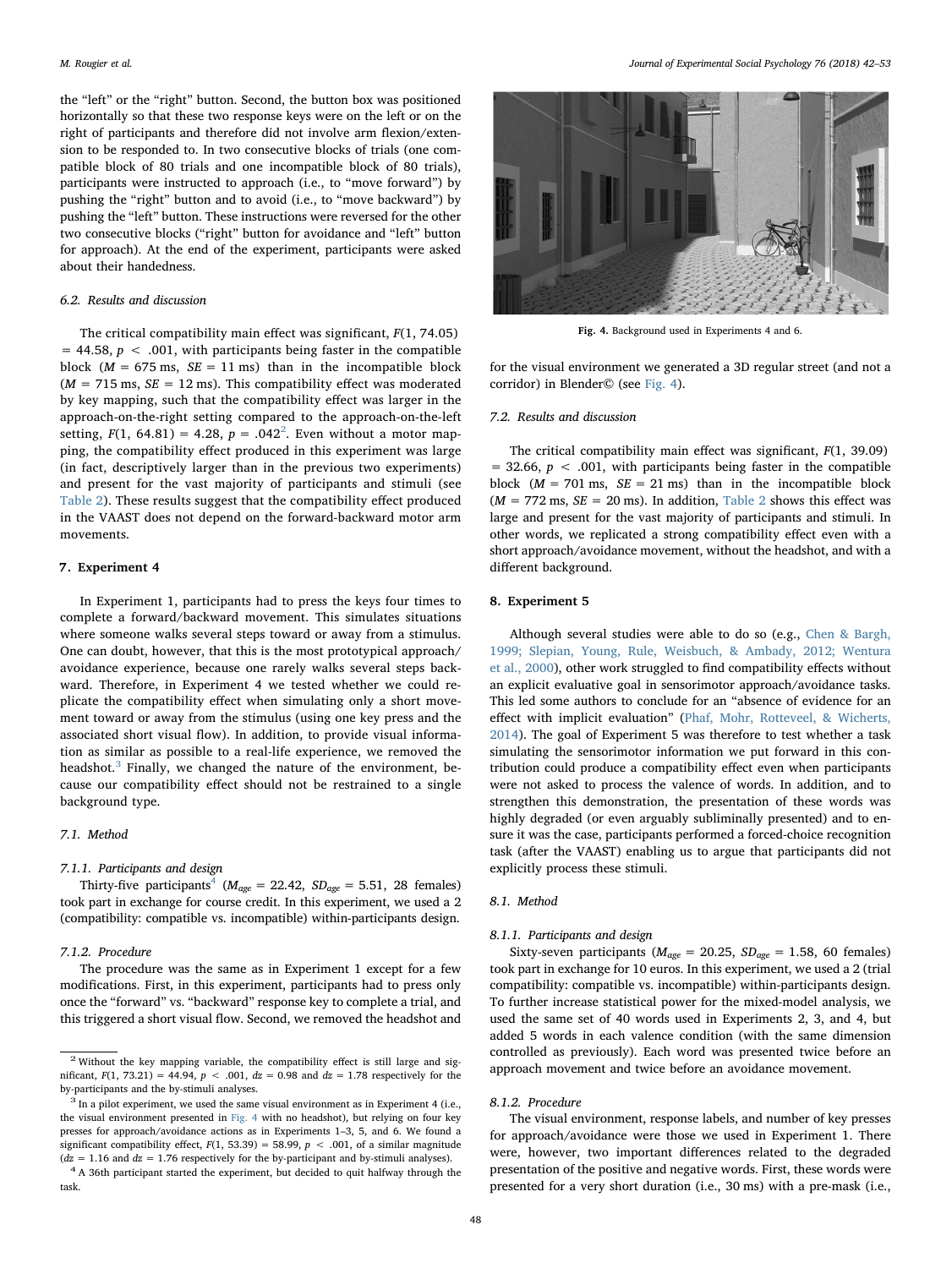the sequence of letters "WXWXWXWXW" for 50 ms) and a post-mask (i.e., the sequence of letters "@W@W@W@W" for 50 ms). Second, the target stimulus was not a word, but a series of letters (e.g., "nlkjdsOaq") and participants had to determine whether this letter string contained a capital letter. Half of the participants had to approach letter strings that contained an uppercase letter and avoid those that did not (e.g., approach "nlkjdsOaq" and avoid "nlkjdsoaq"), while the other half had the opposite instructions (e.g., approach "nlkjdsoaq" and avoid "nlkjdsOaq"). After the VAAST, participants performed a forced-choice recognition task in which they had to guess, at the end of each trial, which word was presented between two possible options (two options presented before the beginning of the trial and using a foil that was always of the same valence). Across 50 trials, each positive and negative word of the experimental phase was presented once as a target word (i.e., the one presented briefly) with the same time course and with the same background image as in the main experiment. The response time was unconstrained and the number of correct responses was recorded<sup>[5](#page-7-0)</sup>.

## 8.2. Results and discussion

#### 8.2.1. Forced-choice recognition task

We analyzed the rates of correct responses and false alarms. Using a signal detection theory approach, we calculated a d' representing to what extent participants differentiated the signal from the noise. The averaged d' we found was not significantly different from zero,  $d' = -0.025$ , 95% CI [ $-0.11$ ; 0.06] and the confidence interval was descriptively tightened around zero. This result indicates that participants did not seem to differentiate significantly the signal from the noise in this forced-choice recognition task. In other words, it seems that participants were not able to identify these words. Nonetheless, to avoid relying on acceptance of the null hypothesis, we used a procedure inspired by [Greenwald, Draine, and Abrams \(1996\)](#page-10-20) and analyzed the results of the VAAST with a mixed-model estimating our compatibility effect for a d′ equal to zero.

## 8.2.2. VAAST

We estimated a model crossing compatibility and  $d'$  values as fixed effects (doing so enables us to test the compatibility effect for d′ equals 0; see [Judd, Yzerbyt, & Muller, 2014\)](#page-10-21). The resulting compatibility effect was descriptively smaller than in the previous experiments (see [Table 2\)](#page-4-0), but still significant,  $F(1, 48.94) = 4.99$ ,  $p = .030$ . In other words, for  $d' = 0$ , participants were faster for compatible trials ( $M = 751$  ms,  $SE = 13$  ms) than for incompatible trials ( $M = 760$  ms,  $SE = 13$  ms). Therefore, it seems that when relying on what we reasoned should be the most relevant sensorimotor information, a compatibility effect can be found even when participants: 1) are not asked to process the valence of the words and 2) do not seem to correctly perceive these words. To the best of our knowledge, this is the first experiment to produce such a compatibility effect at zero perceptibility of the valenced stimuli<sup>[6](#page-7-1)</sup> (i.e., using the [Greenwald et al.'s, 1996](#page-10-20) procedure that avoids testing and accepting the null hypothesis of zero perceptibility).

## 9. Experiment 6

The last experiment tackles two questions: First, could we attribute all our previous findings to the correspondence between the valence of

the labels we used for the response keys (approach and avoidance being respectively positive and negative; [Eder & Rothermund, 2008\)](#page-10-22) and the valence of the stimuli? Our theoretical framework leads us to expect that the compatibility effect should stand in a condition devoid of these approach/avoidance labels. The second question we wanted to tackle is whether the compatibility effect depends, as we hypothesized, on the visual flow. Therefore, we compared a regular VAAST condition with a condition without visual flow and we expected the compatibility effect to be reduced in this latter condition. We addressed these two questions in a three-condition design comparing a regular VAAST with a "no approach/avoidance mentions" condition and a "no visual flow" condition.

## 9.1. Method

## 9.1.1. Participants and design

One hundred and fifty-seven participants  $(M_{\text{age}} = 21.07,$  $SD<sub>age</sub> = 3.41, 106 females)$  took part in exchange for 10 euros. The design was a 2 (compatibility: compatible vs. incompatible)  $\times$  3 (condition: VAAST vs. no approach/avoidance mentions vs. no visual flow) with the last variable being between-participants. Participants were randomly assigned to one of these three conditions.

#### 9.1.2. Procedure

In the VAAST condition, the procedure was the same as in Experiment 4 except two differences. First, the number of key presses to approach/avoid stimuli was the same as in Experiments 1, 2, 3, and 5 (i.e., four key presses). Second, instead of instructing participants to "move forward (move backward) to approach (avoid) positive (negative) words by pushing the 'forward' ('backward') button" (or the reverse in the incompatible block), we instructed them to "push the 'forward' ('backward') button for positive (negative) words" (or the reverse in the incompatible block). This allowed us to keep instructions as similar as possible across conditions. In the "no approach/avoidance mentions" condition, the only difference with the VAAST condition was that we never mentioned approach/avoidance neither in the instructions nor in the labels. Participants were instructed to "push button 'A' for positive words" and to "push button 'B' for negative words" (or the reverse in the incompatible block). Buttons A and B were always respectively associated with approach and avoidance visual flows. Finally, in the "no visual flow" condition, instructions and labels were the same as in the VAAST condition, but no visual flows were generated.

## 9.2. Results and discussion

First, we found a significant compatibility main effect,  $F(1, 153.81)$  $= 25.96, p < .001$ , with participants being faster in the compatible block  $(M = 718 \text{ ms}, \ \ SE = 8 \text{ ms})$  than in the incompatible block  $(M = 752 \text{ ms}, SE = 9 \text{ ms})$ . We also found a significant compatibility by condition interaction,  $F(2, 153.98) = 3.34$ ,  $p = .035$ . More important, to be able to compare the VAAST with each condition, we relied on a set of two dummy codings comparing the VAAST and each of the other two conditions (because these two tests were not orthogonal, we applied a Bonferroni correction, leaving us with a significant threshold of  $\alpha$  = .025). This analysis revealed, on the one hand, that the VAAST and the "no approach/avoidance mentions" condition did no differ significantly,  $F(1, 153.68) = 1.33$ ,  $p = .25$ . On the other hand, it revealed that the VAAST differed significantly from the "no visual flow" condition,  $F(1, 153.60) = 6.67$ ,  $p = .01$  (see [Fig. 5](#page-8-2)). Therefore, this means that removing the visual flow led to a reduction in the compatibility effect as compared with the VAAST condition. In fact, further simple effect analyses revealed that the compatibility effect was significant in the VAAST,  $F(1, 164.78) = 24.60$ ,  $p < .001$ , and in the no approach/ avoidance mentions conditions,  $F(1, 164.42) = 11.16$ ,  $p < .01$ , but not in the no visual flow condition,  $F(1, 164.25) = 1.90$ ,  $p = .17$ . In sum, this experiment shows that we can still produce a compatibility

<span id="page-7-0"></span> $^{\rm 5}$  At the end of this experiment and for exploratory purposes, we also asked participants to rate the valence of all the stimuli. Because we collected this measure only in this

<span id="page-7-1"></span>experiment, it will not be discussed further. 6 Arnaudova, Krypotos, Eff[ting, Kindt, and Beckers \(2017\)](#page-10-23) recently published an experiment using the manikin task in which they were able to produce a compatibility effect, while having a similar test of perceptibility. In contrast with the current analysis, however, they did not test this effect for a zero level of perceptibility (they relied on the null hypothesis of no perceptibility).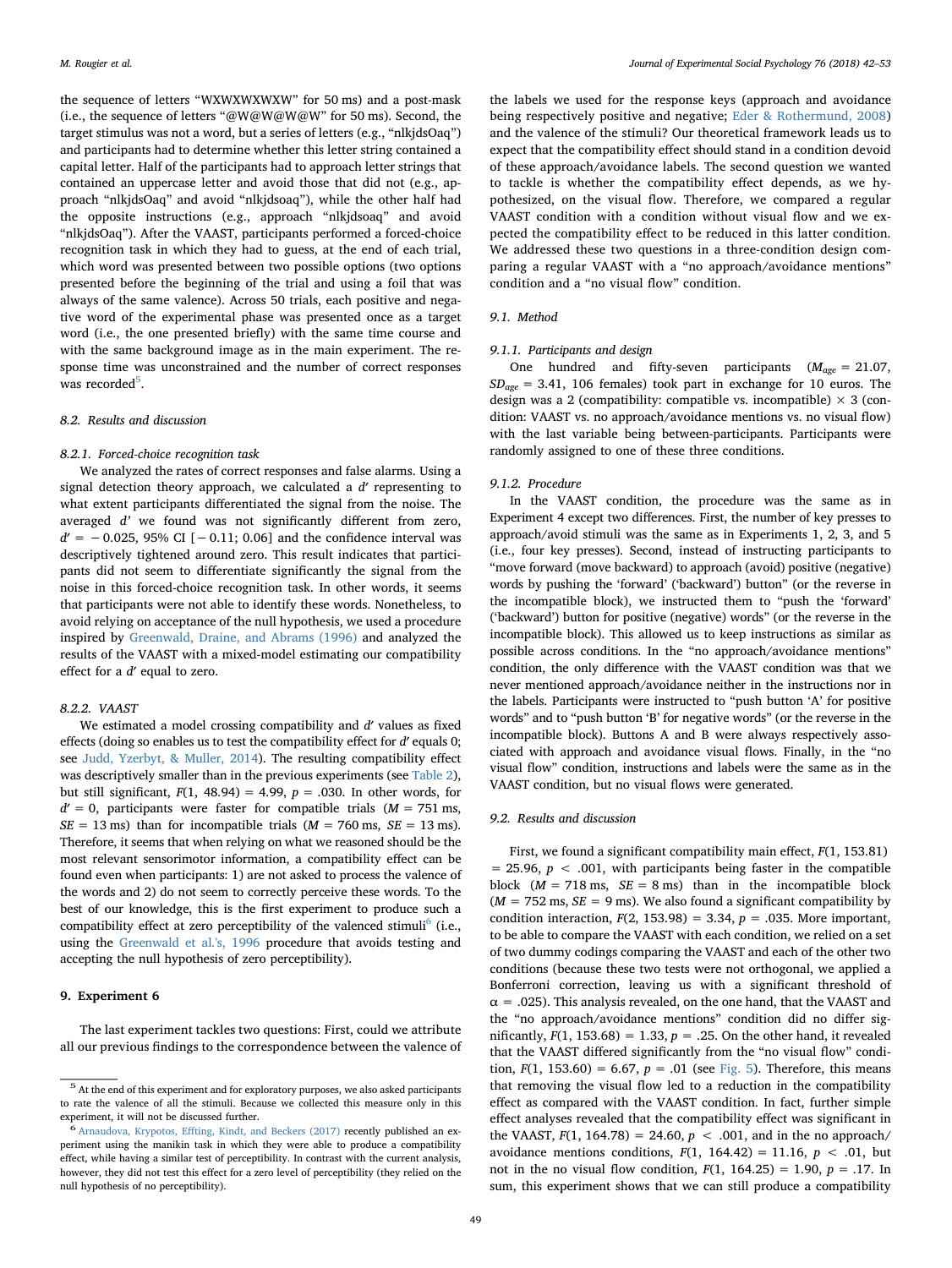<span id="page-8-2"></span>

Fig. 5. Response Time (ms) as function of task and compatibility. Error bars represent 95% confidence intervals.

effect even without referring to approach/avoidance terms. It also shows that, everything else being constant, removing the visual flow mitigates the compatibility effect. It is worth mentioning that, although the compatibility effect in the VAAST condition is still medium in size and in the expected direction for a large majority of participants and stimuli, it is descriptively smaller than in the other comparable experiments (see [Table 2\)](#page-4-0).

## <span id="page-8-0"></span>10. General discussion

Seminal experiments in the approach/avoidance literature relied on arm movements [\(Cacioppo, Priester, & Berntson, 1993; Chen &](#page-10-24) [Bargh, 1999](#page-10-24)). Recent work, however, raised doubts regarding how critical this kind of sensorimotor information might be in producing approach/avoidance compatibility effects (e.g., [Krieglmeyer &](#page-10-7) [Deutsch, 2010; Rotteveel et al., 2015](#page-10-7)). Here, we argue that a sensorimotor task (i.e., in which the sensorimotor aspects are thought to be crucial in producing the effect) can produce large and replicable compatibility effects. This kind of task can do so to the extent that one relies on sensorimotor aspects that are related to the visual component (instead of the motor component) of movements that involve the whole-self (instead of movements on the stimulus, as it was the case with arm movements). To test this idea, we developed a new task (the VAAST) that simulates this visual information and examined whether such a task produces strong and replicable compatibility effects with valenced words.

The goal of Experiment 1 was twofold: to provide a preliminary test of this task and to test whether this sensorimotor task could perform as well as (or even better than) a non-sensorimotor task (i.e., the manikin task) known to produce reliable compatibility effects, and in fact stronger compatibility effect than the often-used joystick task (relying on arm movements). This experiment showed that the VAAST produced a large compatibility effect and that this effect was larger than the one produced by the manikin task. In Experiment 2, we showed that a task (i.e., the VAAST) simulating a whole-body action produced a larger compatibility effect than a task simulating an action on the stimulus (as the joystick task does). In the next three experiments, we showed we could replicate the VAAST compatibility effect when taking out aspects that are not critical in producing the effect according to our framework. First, because we believe arm movements (i.e., flexion and extension) should not be instrumental, in Experiment 3 we replicated the effect with a version involving only left and right arm movements. Second, because the original VAAST simulated several steps forward or backward and because the most basic approach/avoidance movements might be relatively short, in Experiment 4 we replicated the effect with a version of the VAAST simulating only a shorter movement forward or backward. Third, in Experiment 5 we replicated the effect without an explicit evaluative goal and when the presentation of valenced words was highly degraded (some would say subliminally presented). The goal of our last experiment was twofold: first, to test whether a compatibility effect could be found with the VAAST even when neither the instructions, nor the labels mentioned approach/avoidance and, second, to test, in comparison with a standard version of the VAAST, whether removing the visual flow would significantly reduce the compatibility effect. This experiment revealed that we could replicate the compatibility effect without mentioning approach/avoidance and that removing the visual flow significantly reduced the compatibility effect (to the point of not being significant).

Three aspects are worth mentioning in relation to the strength of the compatibility effect found in these experiments. First, we found a single other study that tested the approach/avoidance compatibility effect while using mixed-models ([Carr, Rotteveel, & Winkielman, 2016\)](#page-10-25). From a replication perspective, this is important because using such models enables us to generalize our results not only to other participants, but to other stimuli as well [\(Judd et al., 2012](#page-10-15)). Second, in most of our experiments, the effect sizes produced by the VAAST were large, being rarely medium, and small only once when relying on an incidental task (participants were not asked to process the stimuli) with a highly degraded presentation of the stimuli. Third, by-participants and by-stimuli

<span id="page-8-1"></span>Table 3

Mean (standard error) response time as function of movement and valence, as well as difference between positive and negative stimuli.

| Experiment | Task                   | Movement  | Positive valence | Negative valence |       | Difference (Neg.-Pos.) |  |
|------------|------------------------|-----------|------------------|------------------|-------|------------------------|--|
| Exp. 1     | <b>VAAST</b>           | Approach  | 700 (27)         | 734 (29)         | 34    | p < .05                |  |
|            |                        | Avoidance | 734 (29)         | 701 (23)         | $-33$ | p < .001               |  |
|            | Manikin task           | Approach  | 712 (30)         | 726 (31)         | 14    | $p = .17$              |  |
|            |                        | Avoidance | 767 (31)         | 739 (29)         | $-28$ | $p = .06$              |  |
| Exp. 2     | Whole-body-action      | Approach  | 693 (25)         | 742 (29)         | 49    | p < .001               |  |
|            |                        | Avoidance | 754 (29)         | 719 (25)         | $-35$ | $p \lt .01$            |  |
|            | Action-on-the-stimulus | Approach  | 720 (26)         | 723 (27)         | 3     | $p = .66$              |  |
|            |                        | Avoidance | 728 (28)         | 718 (25)         | $-10$ | $p = .58$              |  |
| Exp. 3     | Left/right             | Approach  | 665 (22)         | 704 (24)         | 39    | p < .001               |  |
|            |                        | Avoidance | 718 (24)         | 680 (21)         | $-38$ | p < .01                |  |
| Exp. 4     | Short movement         | Approach  | 688 (31)         | 759 (33)         | 71    | p < .001               |  |
|            |                        | Avoidance | 777 (33)         | 706 (29)         | $-71$ | p < .001               |  |
| Exp. 5     | Suboptimal             | Approach  | 734 (25)         | 747 (26)         | 13    | $p = .010$             |  |
|            |                        | Avoidance | 762 (26)         | 754 (26)         | $-8$  | $p = .19$              |  |
| Exp. 6     | <b>VAAST</b>           | Approach  | 701 (25)         | 756 (30)         | 55    | p < .001               |  |
|            |                        | Avoidance | 755 (29)         | 715 (24)         | $-40$ | p < .01                |  |
|            | No AA mentions         | Approach  | 698 (26)         | 726 (27)         | 28    | p < .05                |  |
|            |                        | Avoidance | 725 (28)         | 699 (24)         | $-27$ | $p = .075$             |  |
|            | No visual flow         | Approach  | 731(26)          | 747 (26)         | 16    | $p = .096$             |  |
|            |                        | Avoidance | 750 (27)         | 744 (25)         | 6     | $p = .84$              |  |
|            |                        |           |                  |                  |       |                        |  |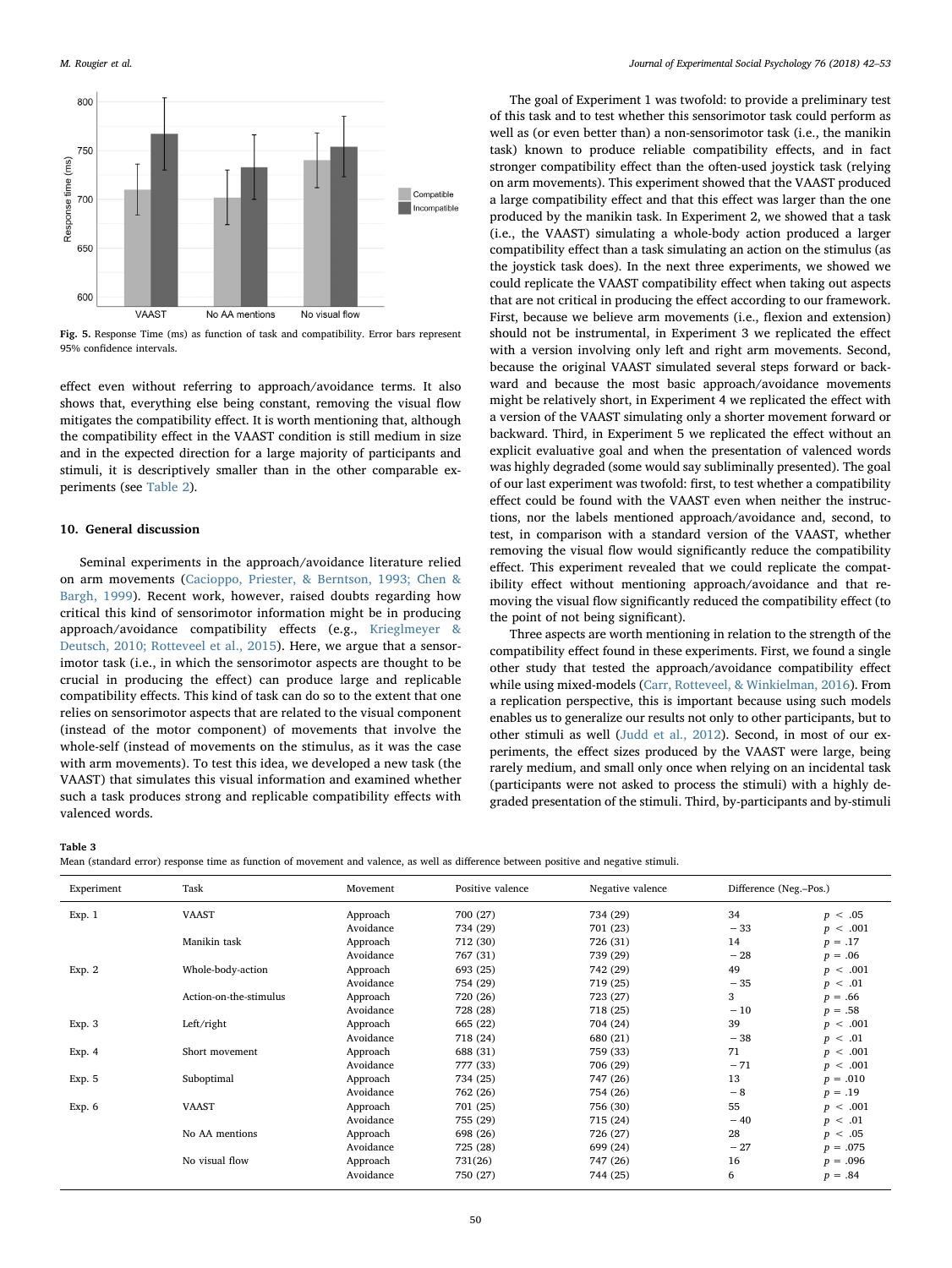descriptive analyses for the VAAST showed that our results were in the expected direction for very high proportions of participants and stimuli (often around 80% or above; see [Table 2\)](#page-4-0). Finally, beyond the results in terms of compatibility effects, the pattern of means corresponding to the movement (approach vs. avoidance) by valence (positive vs. negative) interaction also speak to the strength of our findings (see [Table 3](#page-8-1)). Indeed, these means reveal that every single condition simulating the two features we put forward led (descriptively) to the expected pattern for the two critical simple effects, namely participants being faster for positive than for negative words for approach movements, and vice versa for avoidance movements. In addition, 12 of these 14 simple effects were significant, while 1 was marginal, and 1 was non-significant.

### 10.1. Contributions to research on approach/avoidance

The first contribution of the current experiments is to introduce a new approach/avoidance task that systematically produces an often large compatibility effect when using clearly valenced stimuli. Importantly, this task does not raise interpretative issues that the most commonly used sensorimotor approach/avoidance task can raise (e.g., is arm flexion an approach or an avoidance movement?). In addition, it does all this without requiring specific hardware material (in these experiments we used button boxes, but in other experiments we replicated these effects also when using regular keyboards and even online versions of the task) or high-level programming.

The second contribution speaks to the underlying processes driving the approach/avoidance compatibility effects. Indeed, the results of our experiments are not easily explained by three of the most influential hypotheses ([Kozlik et al., 2015; Krieglmeyer, De Houwer, & Deutsch,](#page-10-8) [2013\)](#page-10-8). The first one, the "distance change hypothesis", argues that valenced stimuli automatically activate approach/avoidance motivational orientations, having the function of decreasing/increasing the self-stimulus distance (no matter the movement implied for this action; e.g., [Krieglmeyer & Deutsch, 2010; Krieglmeyer et al., 2011](#page-10-7)). Given that, for instance, in Experiments 1 and 2, each approach/avoidance action resulted in a similar decrease vs. increase of the stimulus distance, it is hard to see how this hypothesis could explain our results.

The second hypothesis, the "evaluative coding hypothesis", argues that approach/avoidance compatibility effects are due to the compatibility between the valence of the stimuli and the affective connotation of approach (seen as positive by participants) and avoidance (seen as negative by participants; [Eder & Rothermund, 2008](#page-10-22)). Three of our results might be difficult to reconcile with this hypothesis. First, it is unclear how it could explain the results of Experiment 2 where we found a larger compatibility effect in the whole-body-action condition as compared with the action-on-the-stimulus condition. Because one might argue that the difference in valence between forward and backward (the labels used in the former condition) is larger than the difference between pull and push (the labels used in the latter condition), we recruited 487 additional participants who rated the valence of 14 actions among which four were related to these four actions (e.g., "pushing something"). These data revealed that the difference between forward and backward was not significantly larger than the difference between pull and push,  $t(486) = 0.28$ ,  $p = .78$ ,  $\eta_{p}^{2} = .0002$ . Second, it is also unclear how this hypothesis could account for the results of Experiment 5 because the stimuli were not explicitly categorized on their affective dimension. Finally, in Experiment 6 we found a significant compatibility effect even when neither the instructions nor the labels mentioned approach/avoidance. Now, regarding these first two hypotheses we would like to mention that it is not because we present data we think underline the importance of sensorimotor aspects in producing approach/avoidance compatibility effect that we challenge the existence of "non-sensorimotor" approach/avoidance compatibility effects (like the one found for instance in [Eder & Rothermund, 2008,](#page-10-22) [Krieglmeyer, Deutsch, De Houwer, & De Raedt, 2010](#page-10-22), or [Markman &](#page-10-26)

[Brendl, 2005\)](#page-10-26). We claim, however, that the visual information associated with movements of the self have their merits as well in driving these effects.

The third and last hypothesis is the "specific muscle activation" hypothesis. This account assumes hard-wired associations between stimulus evaluations and specific motor responses [\(Cacioppo et al., 1993; Chen &](#page-10-24) [Bargh, 1999](#page-10-24)). This hypothesis has already been challenged, for instance by studies showing a reversal in arm flexion/extension meaning [\(Seibt](#page-11-3) [et al., 2008\)](#page-11-3). One could argue, however, that this hypothesis should be reassessed now that researchers start to study approach/avoidance with whole-body movements ([Kozlik et al., 2015](#page-10-8)). For instance, as we mentioned in introduction, previous work has used whole-body movements approach/avoidance as a manipulation ([Fayant et al., 2011; Koch et al.,](#page-10-12) [2009](#page-10-12)), but also as an approach/avoidance measure [\(Ly et al., 2014; Stins](#page-10-13) [et al., 2011\)](#page-10-13). Because this last kind of studies use real whole-body movements (i.e., participants literally move in the room), they specifically illustrate that approach/avoidance compatibility effects are possible when providing both motor and visual information coming with movements of the self. They do not allow, however, to easily compare the compatibility effect when providing the visual aspects of whole-body movements versus action on the stimulus, as we did in Experiment 2. Indeed, studies relying on actual whole-body movements make it more difficult to isolate visual and motor modalities. In the current work, we were able to do so in Experiment 3 and to demonstrate that the visual modality was sufficient to produce approach/avoidance compatibility effects, which challenges a strong version of the specific muscle activation hypothesis that would focus only on muscle (and therefore motor) activation. Of course, our experiments do not speak to the possibility of having a compatibility effect when providing (whole-body) motor information, but no visual information. For instance, such study would require relying on actual whole-body movements, without visual stimulations (maybe by using auditory stimuli). Finally, future work could pit against each other the role of motor and visual modalities by relying on virtual reality technologies. Such work could enable to decouple motor actions (e.g., chest movements) and visual feedback and therefore to directly contrast one with the other.

To reassess the importance of sensorimotor aspects in the study of approach/avoidance, we reconsidered how people typically behave and what they perceive while doing so. In other words, we relied on the fundamental idea that cognition (here the cognitive processes involved in approach/avoidance) is grounded (e.g., [Barsalou, 1999; van](#page-10-27) [Dantzig et al., 2009; Versace et al., 2014\)](#page-10-27). Therefore, we believe that a grounded cognition framework provides the best explanation for our results. In this framework, the cognitive system is assumed to keep track of the brain stimulation across the different modalities involved when perceiving, acting, and reacting to a given stimulus [\(Barsalou,](#page-10-28) [2008; Niedenthal, 2007\)](#page-10-28). Applying this principle to approach/avoidance, it means that, if most of the time people approach positive stimuli, their representation of these stimuli contain sensorimotor stimulations associated with approach/avoidance actions: Positive (vs. negative) stimuli should be predominantly associated with a looming (vs. receding) visual flow typical of the self approaching (vs. avoiding) the stimulus. Hence, a grounded cognition approach predicts a crucial role of such sensorimotor information in approach/avoidance tasks: The compatibility between the (automatically reactivated) visual information associated with stimuli and the (simulated) visual information in the task should facilitate the performance of the corresponding action. In addition, because the visual system is arguably the most prevalent modality in human beings [\(Nørretranders, 1998;](#page-10-10) [Posner et al., 1976](#page-10-10)), it would account for the role of the visual information in our findings.

#### 10.2. Limitations and future directions

First, because in this work our main goal was to test the importance of sensory (visual) information on generic approach/avoidance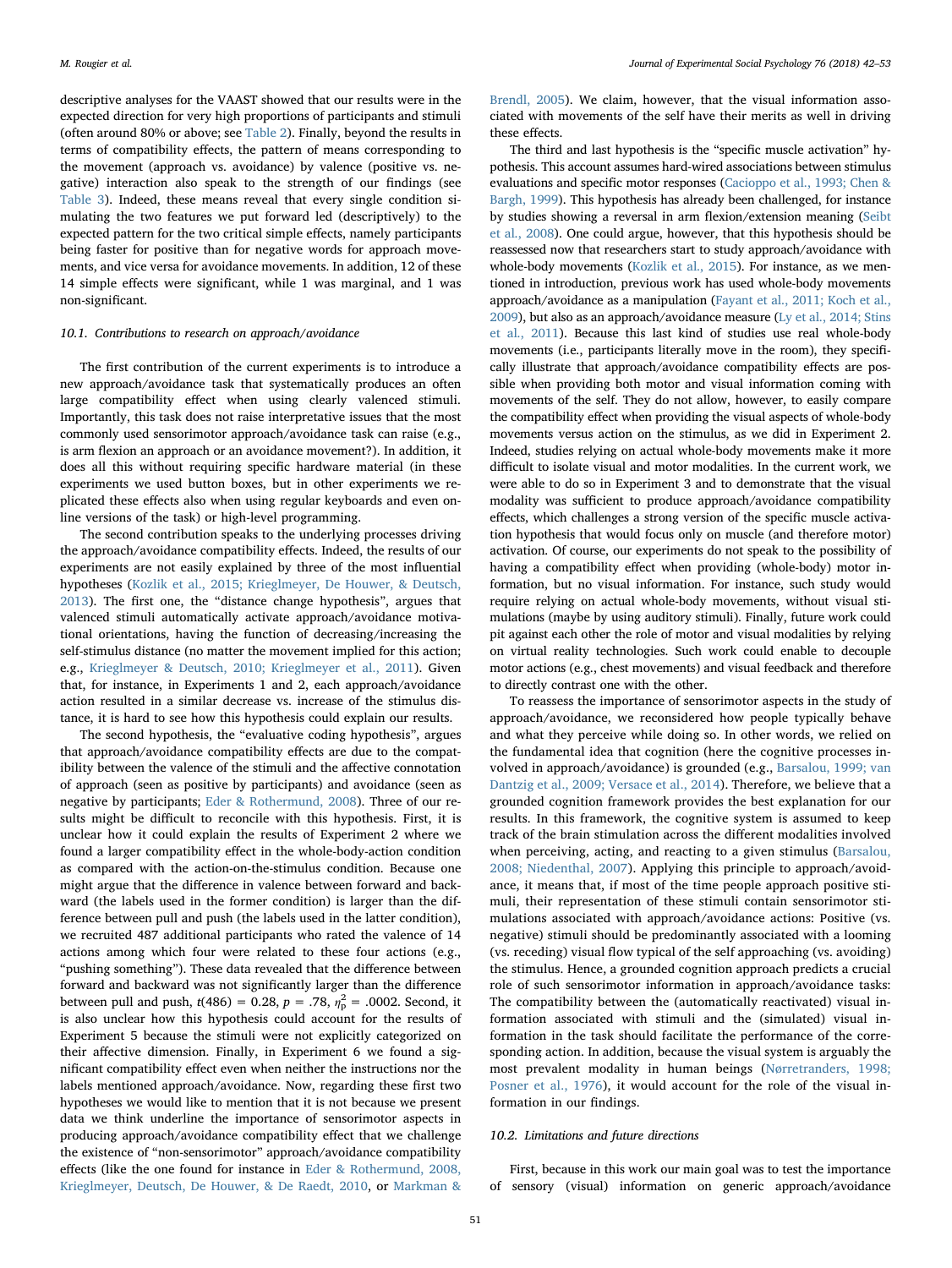tendencies, we chose to focus our attention on clearly valenced words. It is worth mentioning, however, that the VAAST has already been used successfully to produce compatibility effects with other kinds of materials like for instance ingroup/outgroup first names (Rougier, Muller, Courset, Smeding, & Ric, in preparation). In light of the current Experiment 2, it can be easily conceived that it might be more prototypical to walk toward or away from other people, instead of pulling or pushing them away from us, which makes this task even more relevant in this context. Accordingly, although previous work could show that people are faster to pull a joystick for trustworthy faces and to push a joystick for untrustworthy faces (rather than the opposite pattern; [Slepian et al., 2012](#page-11-5)), we would predict that such a compatibility effect should be larger in a whole-body movement condition.

The goal of the current experiments was to reevaluate how critical sensorimotor aspects might be in producing compatibility effects. Doing so already suggests that the VAAST might be a promising approach/ avoidance measure, but the current work leaves it to future work to assess the psychometric properties of this task. For instance, one intriguing question could be whether the VAAST might be a reliable indirect measure regarding approach/avoidance tendencies toward ingroup and outgroup members and whether it would capture personal evaluation vs. general cultural knowledge like indirect (or implicit) measures sometimes do.

## 11. Conclusion

This work was originally motivated by the need to find a paradigm producing a strong and reliable approach/avoidance compatibility effect. Drawing on the grounded cognition framework, we went for paradigms relying on motor compatibility, namely pressing vs. withdrawing the finger, large arm movements with a modified keyboard, and more modest arm movements with the joystick. All these experiments failed to reveal clear compatibility effects. The experiments reported here, however, suggest that going back to the basic assumptions of the grounded cognition framework might sometimes ironically imply to downplay the importance of motor aspects, in favor of visual ones. Doing so enabled us to derive original and heuristic hypotheses in conjunction with a task that consistently produced strong and robust compatibility effects.

#### Open practices

The data and the R scripts for all the reported experiments can be found at <http://osf.io/hd6fw>. We also provide examples of E-prime© scripts and material that can be used to implement the VAAST.

#### Appendix A. Supplementary data

Supplementary data to this article can be found online at [https://](https://doi.org/10.1016/j.jesp.2017.12.004) [doi.org/10.1016/j.jesp.2017.12.004](https://doi.org/10.1016/j.jesp.2017.12.004).

#### References

- <span id="page-10-3"></span>Alexopoulos, T., & Ric, F. (2007). The evaluation-behavior link: Direct and beyond valence. Journal of Experimental Social Psychology, 43, 1010–1016. [http://dx.doi.org/](http://dx.doi.org/10.1016/j.jesp.2006.10.017) [10.1016/j.jesp.2006.10.017](http://dx.doi.org/10.1016/j.jesp.2006.10.017).
- <span id="page-10-23"></span>Arnaudova, I., Krypotos, A.-M., Effting, M., Kindt, M., & Beckers, T. (2017). Moving threat: Attention and distance change interact in threat responding. Emotion, 17, 251–258. <http://dx.doi.org/10.1037/emo0000219>.
- <span id="page-10-27"></span>Barsalou, L. W. (1999). Perceptions of perceptual symbols. Behavioral and Brain Sciences, 22, 637–660. <http://dx.doi.org/10.1017/S0140525X99532147>.
- <span id="page-10-28"></span>Barsalou, L. W. (2008). Grounded cognition. Annual Review of Psychology, 59, 617–645. <http://dx.doi.org/10.1146/annurev.psych.59.103006.093639>.
- <span id="page-10-24"></span>Cacioppo, J. T., Priester, J. R., & Berntson, G. G. (1993). Rudimentary determinants of attitudes: II. Arm flexion and extension have differential effects on attitudes. Journal of Personality and Social Psychology, 65, 5–17. [http://dx.doi.org/10.1037/0022-3514.](http://dx.doi.org/10.1037/0022-3514.65.1.5) [65.1.5](http://dx.doi.org/10.1037/0022-3514.65.1.5).
- <span id="page-10-25"></span>Carr, E. W., Rotteveel, M., & Winkielman, P. (2016). Easy moves: Perceptual fluency facilitates approach-related action. Emotion, 16, 540–552. [http://dx.doi.org/10.](http://dx.doi.org/10.1037/emo0000146)

[1037/emo0000146](http://dx.doi.org/10.1037/emo0000146).

- <span id="page-10-18"></span>Casasanto, D. (2009). Embodiment of abstract concepts: Good and bad in right- and lefthanders. Journal of Experimental Psychology: General, 138, 351–367. [http://dx.doi.](http://dx.doi.org/10.1037/a0015854) [org/10.1037/a0015854.](http://dx.doi.org/10.1037/a0015854)
- <span id="page-10-2"></span>Chen, M., & Bargh, J. A. (1999). Consequences of automatic evaluation: Immediate behavioral predispositions to approach or avoid the stimulus. Personality and Social Psychology Bulletin, 25, 215–224. [http://dx.doi.org/10.1177/](http://dx.doi.org/10.1177/0146167299025002007) [0146167299025002007.](http://dx.doi.org/10.1177/0146167299025002007)
- <span id="page-10-17"></span>Cohen, J. (1992). A power primer. Psychological Bulletin, 112, 155–159. [http://dx.doi.](http://dx.doi.org/10.1037/0033-2909.112.1.155) [org/10.1037/0033-2909.112.1.155.](http://dx.doi.org/10.1037/0033-2909.112.1.155)
- <span id="page-10-1"></span>De Houwer, J., Crombez, G., Baeyens, F., & Hermans, D. (2001). On the generality of the affective Simon effect. Cognition & Emotion, 15, 189–206. [http://dx.doi.org/10.1080/](http://dx.doi.org/10.1080/02699930125883) [02699930125883.](http://dx.doi.org/10.1080/02699930125883)
- <span id="page-10-22"></span>Eder, A. B., & Rothermund, K. (2008). When do motor behaviors (mis)match affective stimuli? An evaluative coding view of approach and avoidance reactions. Journal of Experimental Psychology: General, 137, 262–281. [http://dx.doi.org/10.1037/0096-](http://dx.doi.org/10.1037/0096-3445.137.2.262) [3445.137.2.262](http://dx.doi.org/10.1037/0096-3445.137.2.262).
- <span id="page-10-12"></span>Fayant, M.-P., Muller, D., Nurra, C., Alexopoulos, T., & Palluel-Germain, R. (2011). Moving forward is not only a metaphor: Approach and avoidance lead to self-evaluative assimilation and contrast. Journal of Experimental Social Psychology, 47, 241–245. <http://dx.doi.org/10.1016/j.jesp.2010.07.013>.
- <span id="page-10-20"></span>Greenwald, A. G., Draine, S. C., & Abrams, R. L. (1996). Three cognitive markers of unconscious semantic activation. Science (New York, N.Y.), 273, 1699–1702. [http://dx.](http://dx.doi.org/10.1126/science.273.5282.1699) [doi.org/10.1126/science.273.5282.1699](http://dx.doi.org/10.1126/science.273.5282.1699).
- <span id="page-10-15"></span>Judd, C. M., Westfall, J., & Kenny, D. A. (2012). Treating stimuli as a random factor in social psychology: A new and comprehensive solution to a pervasive but largely ignored problem. Journal of Personality and Social Psychology, 103, 54–69. [http://dx.](http://dx.doi.org/10.1037/a0028347) [doi.org/10.1037/a0028347.](http://dx.doi.org/10.1037/a0028347)
- <span id="page-10-21"></span>[Judd, C. M., Yzerbyt, V. Y., & Muller, D. \(2014\). Mediation and moderation. In H. T. Reis,](http://refhub.elsevier.com/S0022-1031(17)30530-9/rf0075) & C. M. Judd (Eds.). [Handbook of research methods in social and personality psychology](http://refhub.elsevier.com/S0022-1031(17)30530-9/rf0075) (pp. 653–[676\). \(2nd ed.\). New York: Cambridge University Press.](http://refhub.elsevier.com/S0022-1031(17)30530-9/rf0075)
- Koch, S., Holland, R. W., Hengstler, M., & van Knippenberg, A. (2009). Body locomotion as regulatory process: Stepping backward enhances cognitive control. Psychological Science, 20, 549-550. [http://dx.doi.org/10.1111/j.1467-9280.2009.02342.x.](http://dx.doi.org/10.1111/j.1467-9280.2009.02342.x)
- <span id="page-10-8"></span>Kozlik, J., Neumann, R., & Lozo, L. (2015). Contrasting motivational orientation and evaluative coding accounts: On the need to differentiate the effectors of approach/ avoidance responses. Frontiers in Psychology, 6. [http://dx.doi.org/10.3389/fpsyg.](http://dx.doi.org/10.3389/fpsyg.2015.00563) [2015.00563.](http://dx.doi.org/10.3389/fpsyg.2015.00563)
- <span id="page-10-9"></span>Krieglmeyer, R., De Houwer, J., & Deutsch, R. (2011). How farsighted are behavioral tendencies of approach and avoidance? The effect of stimulus valence on immediate vs. ultimate distance change. Journal of Experimental Social Psychology, 47, 622–627. [http://dx.doi.org/10.1016/j.jesp.2010.12.021.](http://dx.doi.org/10.1016/j.jesp.2010.12.021)
- Krieglmeyer, R., De Houwer, J., & Deutsch, R. (2013). On the nature of automatically triggered approach-avoidance behavior. Emotion Review, 5, 280–284. [http://dx.doi.](http://dx.doi.org/10.1177/1754073913477501) [org/10.1177/1754073913477501.](http://dx.doi.org/10.1177/1754073913477501)
- <span id="page-10-7"></span>Krieglmeyer, R., & Deutsch, R. (2010). Comparing measures of approach–avoidance behaviour: The manikin task vs. two versions of the joystick task. Cognition & Emotion, 24, 810–828. <http://dx.doi.org/10.1080/02699930903047298>.
- Krieglmeyer, R., Deutsch, R., De Houwer, J., & De Raedt, R. (2010). Being moved: Valence activates approach-avoidance behavior independently of evaluation and approachavoidance intentions. Psychological Science, 21, 607–613. [http://dx.doi.org/10.1177/](http://dx.doi.org/10.1177/0956797610365131) [0956797610365131.](http://dx.doi.org/10.1177/0956797610365131)
- <span id="page-10-4"></span>Lavender, T., & Hommel, B. (2007). Affect and action: Towards an event-coding account. Cognition & Emotion, 21, 1270–1296. [http://dx.doi.org/10.1080/](http://dx.doi.org/10.1080/02699930701438152) [02699930701438152.](http://dx.doi.org/10.1080/02699930701438152)
- <span id="page-10-13"></span>Ly, V., Huys, Q. J. M., Stins, J. F., Roelofs, K., & Cools, R. (2014). Individual differences in bodily freezing predict emotional biases in decision making. Frontiers in Behavioral Neuroscience, 8. <http://dx.doi.org/10.3389/fnbeh.2014.00237>.
- <span id="page-10-26"></span>Markman, A. B., & Brendl, C. M. (2005). Constraining theories of embodied cognition. Psychological Science, 16, 6–10. [http://dx.doi.org/10.1111/j.0956-7976.2005.](http://dx.doi.org/10.1111/j.0956-7976.2005.00772.x) [00772.x.](http://dx.doi.org/10.1111/j.0956-7976.2005.00772.x)
- <span id="page-10-16"></span>New, B., Pallier, C., Brysbaert, M., & Ferrand, L. (2004). Lexique 2: A new French lexical database. Behavior Research Methods, Instruments, & Computers, 36, 516–524. [http://](http://dx.doi.org/10.3758/BF03195598) [dx.doi.org/10.3758/BF03195598.](http://dx.doi.org/10.3758/BF03195598)
- Niedenthal, P. M. (2007). Embodying emotion. Science, 316, 1002–1005. [http://dx.doi.](http://dx.doi.org/10.1126/science.1136930) [org/10.1126/science.1136930.](http://dx.doi.org/10.1126/science.1136930)

- <span id="page-10-5"></span>Paladino, M.-P., & Castelli, L. (2008). On the immediate consequences of intergroup categorization: Activation of approach and avoidance motor behavior toward ingroup and outgroup members. Personality and Social Psychology Bulletin, 34, 755–768. [http://dx.doi.org/10.1177/0146167208315155.](http://dx.doi.org/10.1177/0146167208315155)
- <span id="page-10-19"></span>Phaf, R. H., Mohr, S. E., Rotteveel, M., & Wicherts, J. M. (2014). Approach, avoidance, and affect: A meta-analysis of approach-avoidance tendencies in manual reaction time tasks. Frontiers in Psychology, 5. <http://dx.doi.org/10.3389/fpsyg.2014.00378>.
- Posner, M. I., Nissen, M. J., & Klein, R. M. (1976). Visual dominance: An informationprocessing account of its origins and significance. Psychological Review, 83, 157–171. [http://dx.doi.org/10.1037/0033-295X.83.2.157.](http://dx.doi.org/10.1037/0033-295X.83.2.157)
- <span id="page-10-11"></span>Proffi[tt, D. R., & Linkenauger, S. A. \(2013\). Perception viewed as a phenotypic expression.](http://refhub.elsevier.com/S0022-1031(17)30530-9/rf0155) [In W. Prinz, M. Beisert, & A. Herwig \(Eds.\).](http://refhub.elsevier.com/S0022-1031(17)30530-9/rf0155) Action science: Foundations of an emerging discipline (pp. 171–[198\). Cambridge, MA: MIT Press](http://refhub.elsevier.com/S0022-1031(17)30530-9/rf0155).
- <span id="page-10-14"></span>Ratcliff, R. (1993). Methods for dealing with reaction time outliers. Psychological Bulletin, 114, 510–532. [http://dx.doi.org/10.1037/0033-2909.114.3.510.](http://dx.doi.org/10.1037/0033-2909.114.3.510)
- <span id="page-10-0"></span>Rinck, M., & Becker, E. S. (2007). Approach and avoidance in fear of spiders. Journal of Behavior Therapy and Experimental Psychiatry, 38, 105–120. [http://dx.doi.org/10.](http://dx.doi.org/10.1016/j.jbtep.2006.10.001) [1016/j.jbtep.2006.10.001.](http://dx.doi.org/10.1016/j.jbtep.2006.10.001)
- <span id="page-10-6"></span>Rotteveel, M., Gierholz, A., Koch, G., van Aalst, C., Pinto, Y., Matzke, D., ... Wagenmakers,

<span id="page-10-10"></span>Nørretranders, T. (1998). The user illusion. [J. Sydenham, Trans.New York: Viking](http://refhub.elsevier.com/S0022-1031(17)30530-9/rf0135).